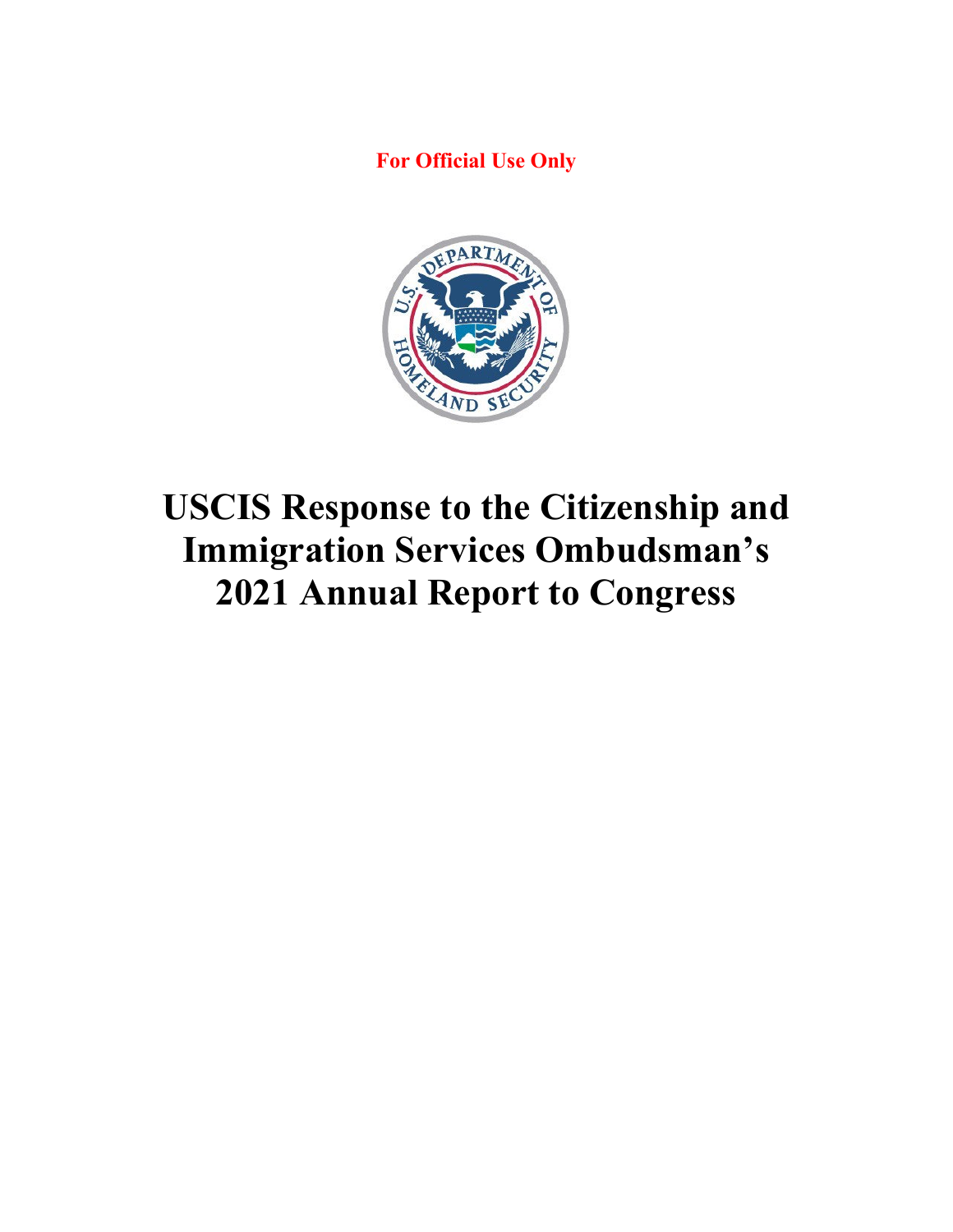### **A Message from the Director**

It is my pleasure to present the U.S. Citizenship and Immigration Services (USCIS) response to the Office of Citizenship and Immigration Services Ombudsman's (CIS Ombudsman) 2021 Annual Report to Congress. Our response addresses concerns raised in the Annual Report and highlights some of the agency's many accomplishments during the reporting period.

In the Annual Report, the CIS Ombudsman discusses topics of public interest, which include:

- USCIS in the time of COVID-19;
- Notice to Appear (NTA) process;
- Delayed adjudication of Form I-751, Petition to Remove Conditions on Residence;
- Challenges of Form N-648, Medical Certification for Disability Exceptions;
- Complications of USCIS' digital strategies; and
- Department of Homeland Security (DHS) support for international students.

In addition to these important topics, the Annual Report also notes areas within the agency where improvements are warranted. Our response provides plans to address these concerns. Despite unprecedented challenges USCIS faced in 2020, our goal remains to fulfill our duties to those persons seeking immigration benefits in the most efficient way possible.

I appreciate the CIS Ombudsman's thoroughness in reviewing the work of USCIS. Through efforts like the Annual Report and ongoing discussions and engagements, we can assess those areas that need improvement while reflecting on our many achievements. The opportunity to recognize our accomplishments and identify areas that need improvement is critical to mission success, and I thank the CIS Ombudsman and her team for their assistance. USCIS always stands ready to work with the CIS Ombudsman to ensure we provide the best service possible to our applicants, stakeholders, and the American public.

Sincerely,

la M. Justo

Ur M. Jaddou Director

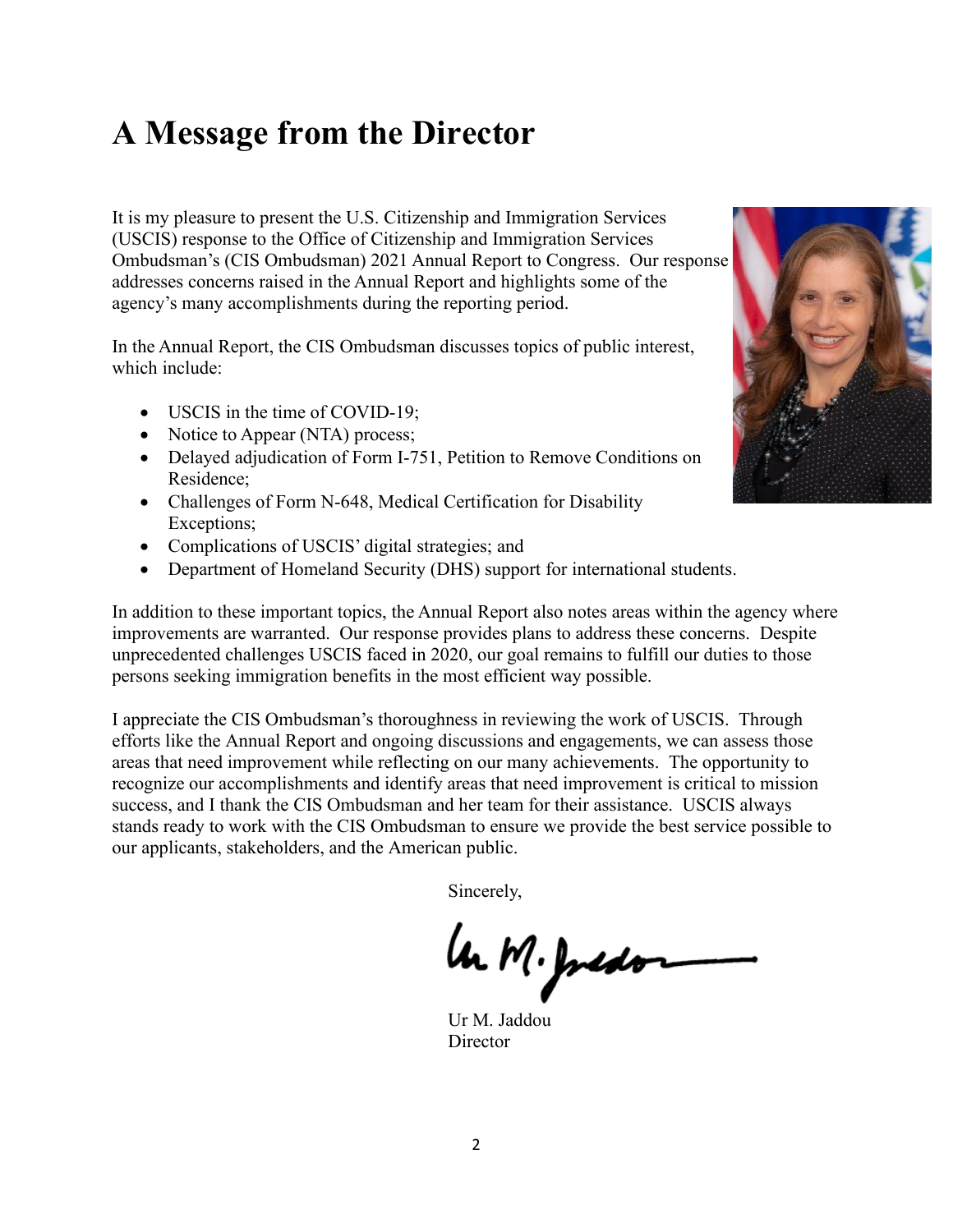**U.S. Department of Homeland Security** U.S. Citizenship and Immigration Services Office of the Director (MS 2000) Camp Springs, MD 20588-0009



**U.S. Citizenship** and Immigration **Services** 

Phyllis Coven Citizenship and Immigration Services Ombudsman U.S. Department of Homeland Security Camp Springs, MD 20588

Dear Ms. Coven:

Thank you for the Citizenship and Immigration Services Ombudsman's 2021 Annual Report to Congress. I value your thoughtful and comprehensive assessment of U.S. Citizenship and Immigration Services' (USCIS) processes, policies, and operations.

I reviewed the 2021 Annual Report and discussed your findings with my senior leadership team. We appreciate your analysis and proposed recommendations. My team and I concur with many of the findings.

As detailed in the 2021 Annual Report, 2020 was indeed a year like no other. The challenges presented by the COVID-19 pandemic were unprecedented and its effects continue to this day. Nonetheless, because of immediate actions taken, flexibilities instituted, and our incredibly dedicated workforce, USCIS continues to fortify our programs, make our processes more efficient, and expand the agency's digital resources.

In reference to the Notice to Appear (NTA) and Form I-751, Petition to Remove Conditions on Residence, I share your concerns. The processing and timely issuance of an NTA and prolonged wait times associated with Form I-751 are frustrating to the public and the agency alike. USCIS has taken action to implement policy changes and process every form in the most efficient way possible. As our response illustrates, we are taking initiatives to ensure the improvement of both processes.

I appreciate your recommendations on how to improve Form N-648, Medical Certification for Disability Exceptions. This form is indeed complex, but nevertheless is an important part of the naturalization process for many applicants. For that reason, USCIS continually trains our officers and provides them with resources to better equip them in processing applicants using the form. We will continue to work on improvements in the process while also ensuring disability exceptions are adjudicated in accordance with USCIS policy and regulations.

Your feedback on our modernization process is also appreciated and welcomed. I agree that a combination of unforeseen issues delayed the agency's modernization goals. However, I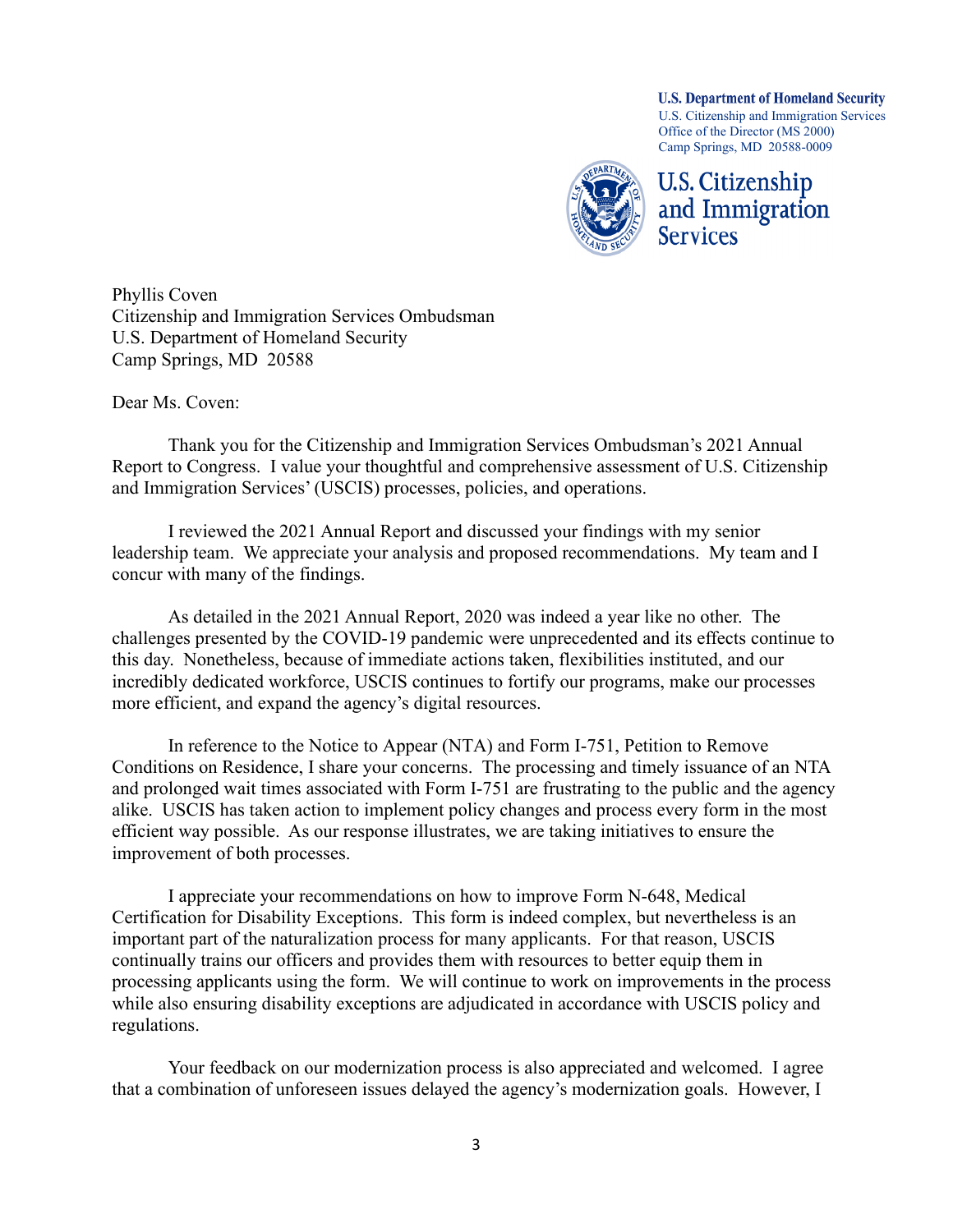am pleased with the progress we have made, especially over the past year, and I am excited about our modernization plans moving forward.

 Thank you for your outreach with international students and designated school officials. Their frustrations and concerns are valid and something we take seriously. Our response highlights some of USCIS' efforts to alleviate these issues.

It is my pleasure to present USCIS' response to the Annual Report for your consideration.

Sincerely,

 $\mu, M.$  Juston

Director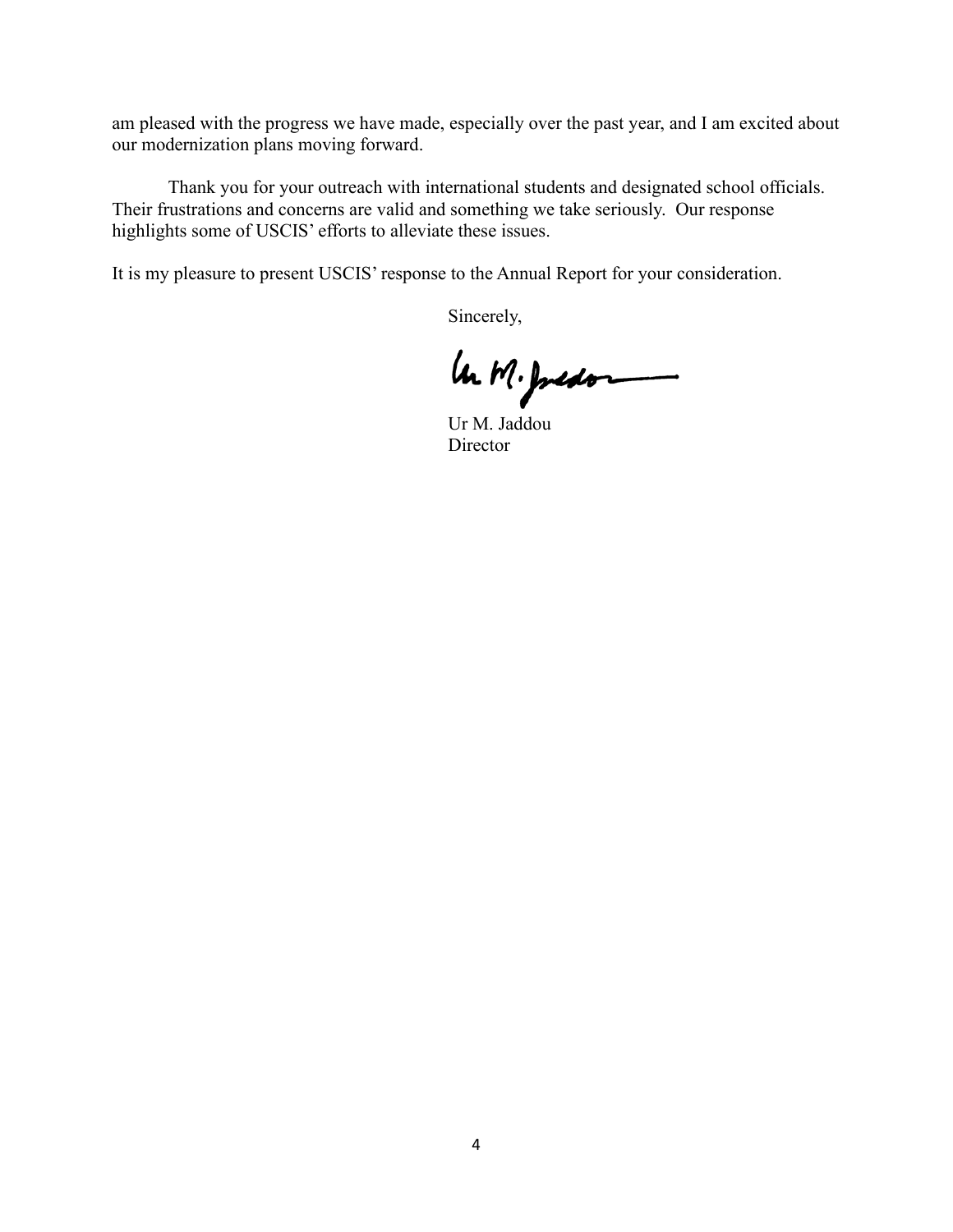### **Table of Contents**

| The Wedding Bell Blues: Processing of Removal of Conditions for Conditional Permanent      |
|--------------------------------------------------------------------------------------------|
| Accessing the Naturalization Starting Block: The Challenges of the Medical Disability Test |
| An Update on the Continuing Complications of USCIS Digital Strategy  16                    |
|                                                                                            |
|                                                                                            |
|                                                                                            |
|                                                                                            |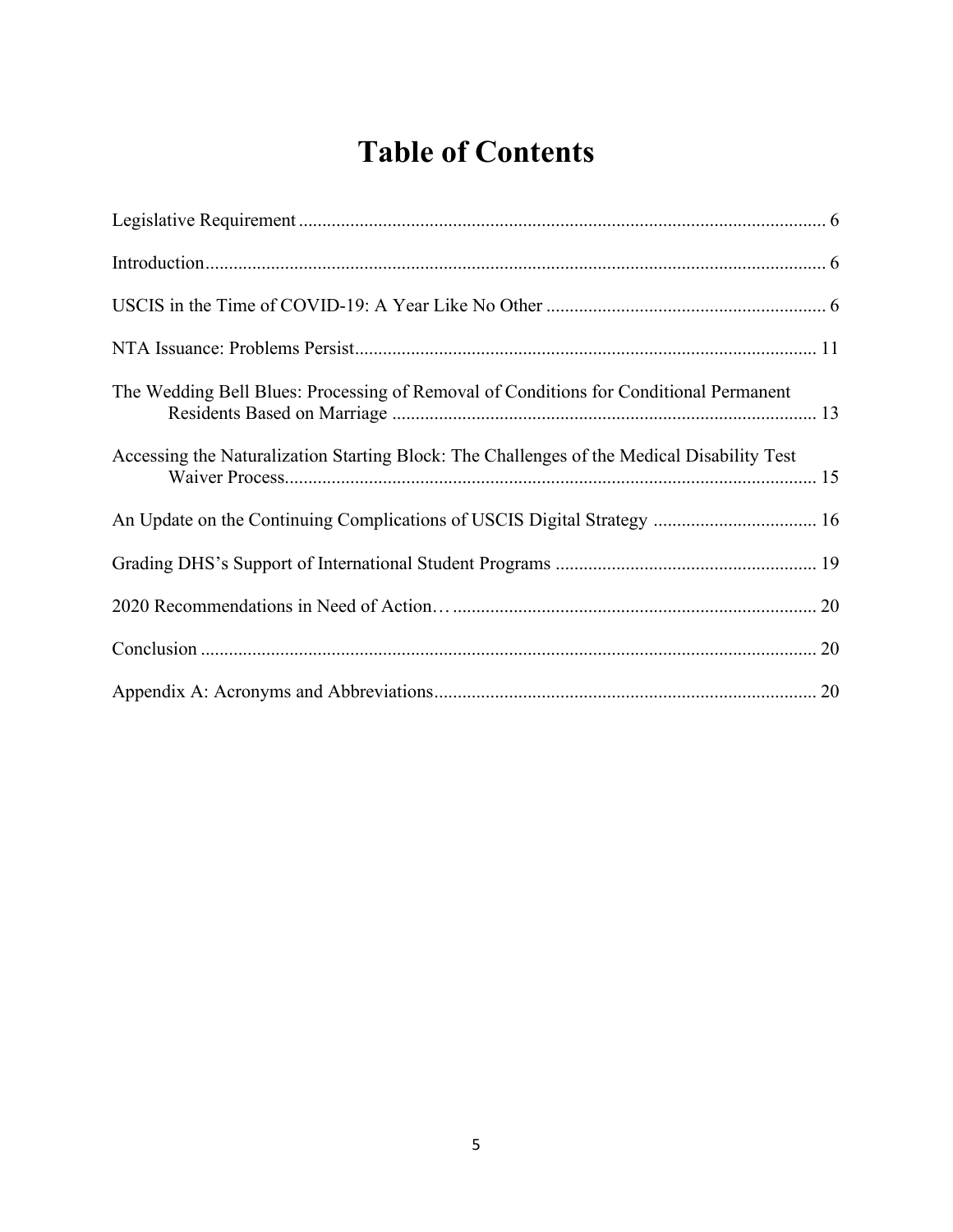### **I. Legislative Requirement**

This document responds to the reporting requirements set forth in the Homeland Security Act of 2002, codified at 6 U.S.C § 272, which provides in relevant part:

(f) Responsibilities of the Bureau of Citizenship and Immigration Services—The Director of the Bureau of Citizenship and Immigration Services shall establish procedures requiring a formal response to all recommendations submitted to such director by the Ombudsman within three months after submission to such director.<sup>[1](#page-5-0)</sup>

### **II. Introduction**

U.S. Citizenship and Immigration Services (USCIS) thanks the Office of the Citizenship and Immigration Services Ombudsman (CISOMB) for the thoughtful, wide-ranging analysis found in its 2021 Annual Report to Congress. USCIS appreciates the Ombudsman's review of our agency's operations and welcomes the opportunity to respond to concerns and recommendations found in the annual report. Where appropriate, the response also highlights several of USCIS' accomplishments in improving procedures and applicant services from Fiscal Year (FY) 2020 as well as more recent accomplishments.

### **III. USCIS in the Time of COVID-19: A Year Like No Other**

CISOMB's 2021 Annual Report discusses the unprecedented challenges the pandemic created for an agency that relies on face-to-face interaction. The report details what USCIS operations were like from March 2020 until May 2021 and provides a glimpse into the backlog the pandemic has created. The Ombudsman also discusses USCIS' financial situation prior to and throughout the pandemic.

CISOMB's 2021 Annual Report details the challenges that the COVID-19 pandemic presented and its long-lasting impact on the agency. CISOMB's recommendations, along with USCIS' responses to them, are provided below:

**1. The agency cannot solely rely on fees: The experiences over the past year underscore the urgency of comprehensively reexamining the agency's funding and staffing models.**

USCIS concurs with this observation and has taken active measures to address this issue. USCIS requested an increase of \$345 million in the FY 2022 President's Budget Request to

<span id="page-5-0"></span><sup>&</sup>lt;sup>1</sup> Pub. L. No. 107-296, 116 Stat. 2135 (2002), Homeland Security Act of 2002, online at [http://www.dhs.gov/xlibrary/assets/hr\\_5005\\_enr.pdf](http://www.dhs.gov/xlibrary/assets/hr_5005_enr.pdf)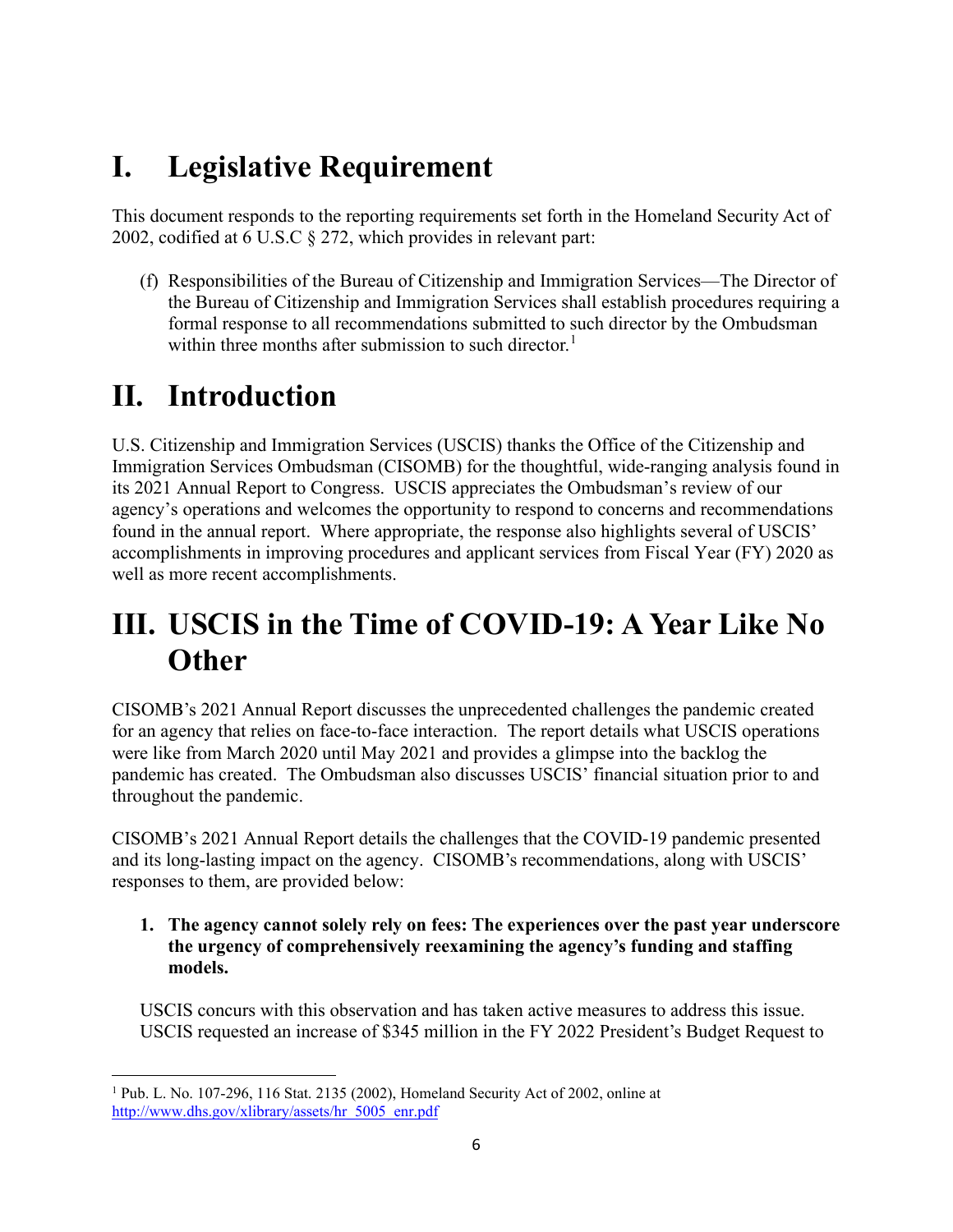address the growing backlog and to meet the Administration's refugee admission target of 125,000 in FY 2022. In the FY 2022 Continuing Resolution, USCIS received \$250 million of the \$345 million that was requested. USCIS also received \$193 million for Operation Allies Welcome.

Given the size of the USCIS backlog and the rate of growth, it will require a sustained, multiyear effort to significantly reduce and ultimately eliminate the current backlog.

#### **2. Continue pandemic best practices into post-pandemic future.**

USCIS concurs with this recommendation and plans to continue many of the best practices adopted during the pandemic to improve efficiency and flexibility. The Field Operations Directorate (FOD) deployed video-facilitated interviews (VI) to help meet the requirements of physical distancing as well as COVID travel restrictions. A VI is an interview where an applicant comes to a field office that has jurisdiction over the applicant's place of residence but sits in a different physical space than the interviewing officer. As of the end of November 2021, field offices have conducted over 112,000 VIs. FOD also utilized VIs in close coordination with the Department of Defense to conduct naturalization interviews for service members and their qualifying family members who are stationed overseas. FOD plans to continue conducting VIs in the post-pandemic future, as they support health and safety protocols, improve workload management, and increase interview workload flexibility.

Similar to FOD, the Refugee, Asylum and International Operations Directorate (RAIO) also utilized a VI process to conduct asylum and refugee interviews. The International and Refugee Affairs Division (IRAD) utilized a VI process for refugee applicant reinterviews. Additionally, IRAD instituted a hybrid VI process for initial refugee applicant interviews where USCIS staff located overseas collect biometrics and validate identity to facilitate remote VIs by USCIS staff stationed domestically. These initiatives have allowed RAIO to maximize case processing capacity while maintaining safe business practices, by reducing the number of people who need to visit the office domestically for asylum interviews and the number of USCIS officers who need to travel overseas to complete refugee processing actions. Finally, RAIO expanded telework and supported its staff in completing administrative and adjudicative functions while teleworking. These measures will now be in place in the event of another national emergency and will serve to enhance adjudications even in non-emergency times.

Well before the pandemic, the Service Center Operations Directorate (SCOPS) employed an expanded part-time telework program laying groundwork for the "Service Center of the Future" initiative, a continuing effort to expand digitization and electronic adjudication processes that supports a dramatically reduced physical footprint and significantly expands telework and remote work among the SCOPS workforce.Expanded telework provides a unique opportunity to learn about what a remote workforce would look like, while considering the challenges and successes of the last year and a half. We continue to partner with the Office of Information Technology (OIT) to add online filing opportunities and expand the types of work processed electronically using agency systems and databases.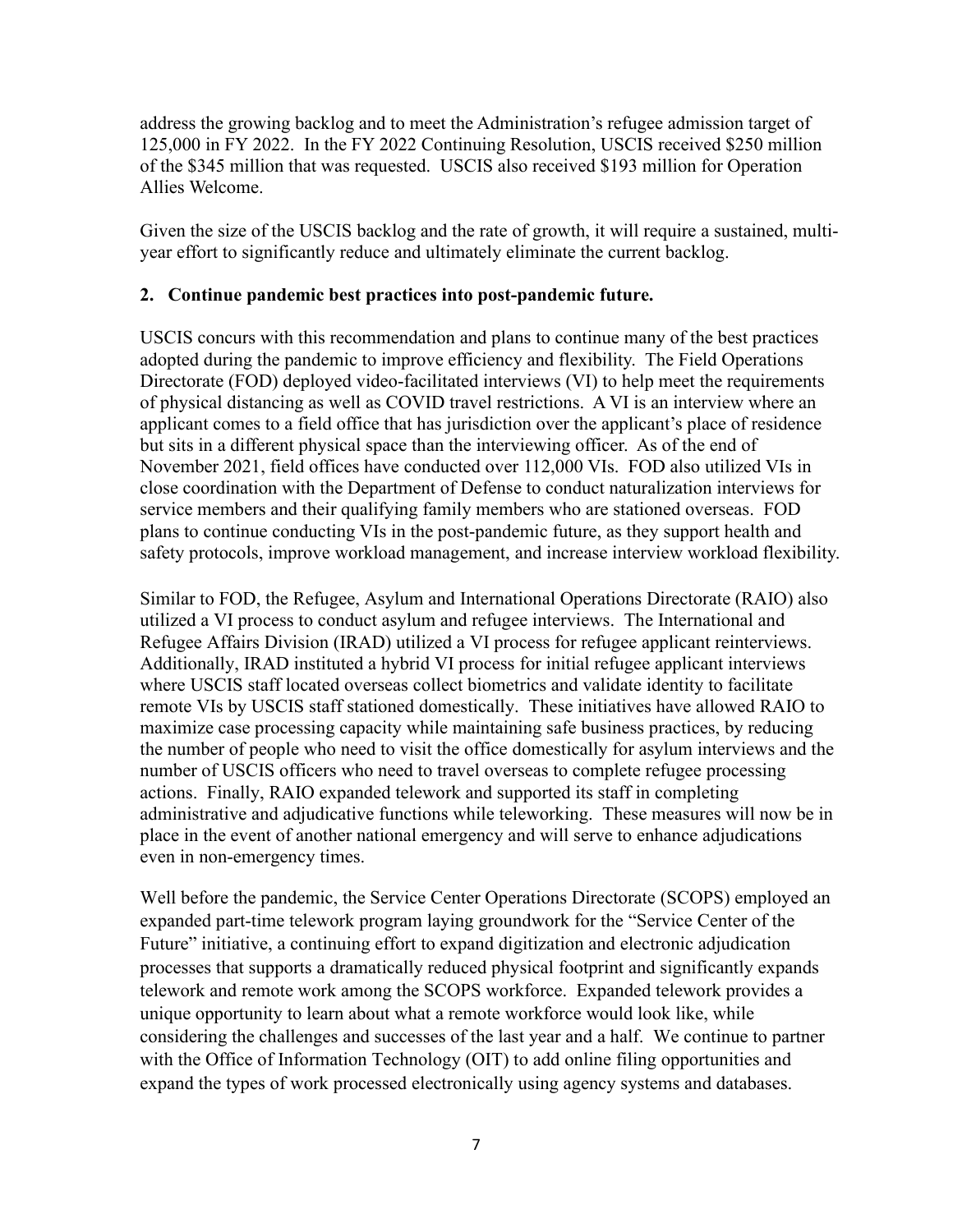The Office of Citizenship (OoC), within the External Affairs Directorate, provides unique citizenship preparation services relied upon by applicants and potential applicants for naturalization. In order to maintain services, OoC created innovative practices to include expanded virtual monitoring, virtual technical assistance, working with partner agencies and testing companies to develop online and phone-based testing (in lieu of in-person testing that had been the standard approach prior to the pandemic), and the creation of web-based teacher training programs. OoC plans to use the innovative practices used during the pandemic to create a hybrid system of both in-person and virtual services in order to best serve the needs of all its stakeholders.

#### **3. Develop and implement a strategic backlog reduction plan.**

USCIS concurs with this recommendation. USCIS directorates are committed to the timely processing of all benefit types, while maintaining the integrity of each respective program and abiding by all applicable laws and regulations. SCOPS has been diligently working towards backlog reductions, making great strides in electronic processing development, namely with online adjudication and case filings. SCOPS believes electronic filing and adjudication within an electronic environment will help streamline adjudications. This assessment is based on a calculation that work will be readily available to all five service centers without the need for paper A-File transfers in some cases or for stakeholders to submit a paper filing.

To mitigate the biometrics backlog experienced during the pandemic, USCIS leveraged biometrics reuse<sup>[2](#page-7-0)</sup> authorities to the greatest extent possible to minimize the strain on Application Support Centers (ASCs) capacity, while maintaining integrity in the vetting of applicants and adjudications. The agency suspended the biometrics requirements for individuals seeking change of status to or extension of stay in E, L, and H-4 nonimmigrant classifications. It has also expanded capacity at ASCs, including extended hours at locations where there is the greatest demand. USCIS remains mindful of the importance of identity verification and vetting and is carefully considering strategies that minimize risk while diminishing the time burden for our customers.

Although the affirmative asylum backlog remains high, the Asylum Division remains committed to reducing the backlog through a combination of strategic staffing increases and a broad range of efficiency measures. A key component to eliminating the affirmative asylum backlog has been a surge of staffing at USCIS asylum offices. At the end of FY 2020, the Asylum Division was authorized 1,710 total positions, including 769 total asylum officers.

FOD has undertaken the following initiatives as part of its strategic efforts to reduce backlogs:

<span id="page-7-0"></span><sup>&</sup>lt;sup>2</sup> Consistent with USCIS authorities, USCIS took previously submitted biometrics (fingerprint and photo) to process new Employment Authorization Documents (EAD).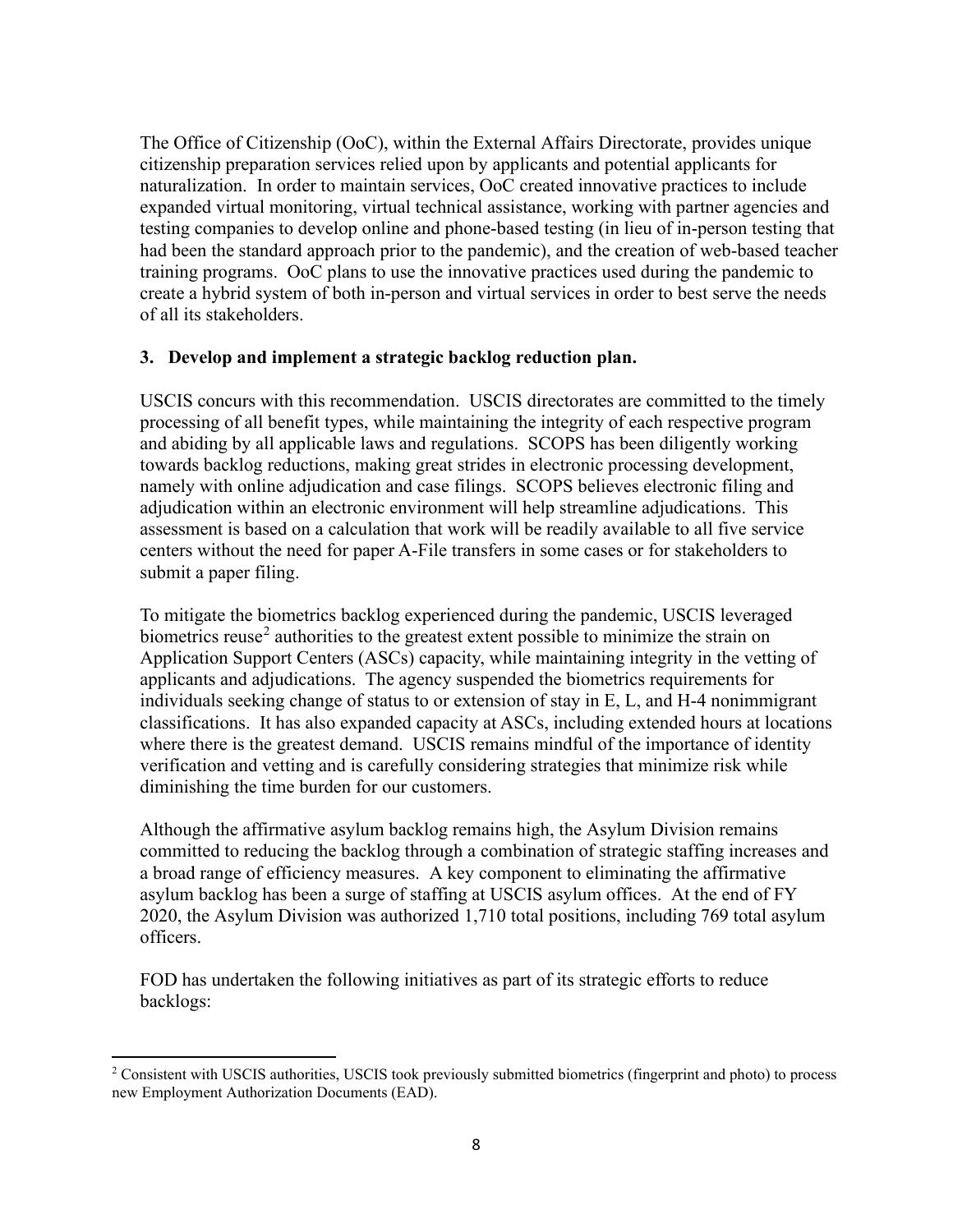- a. The agency is working to reduce the naturalization oath queue and digitize paper filings to allow better distribution of work and reduce file movement as part of the backlog reduction plan.
- b. Assessment-based Interview Scheduling: FOD has been moving toward a more strategic, data-driven approach to determining the characteristics of cases where an interview adds appreciable adjudicative value. The transition from categorical interview criteria to a data-driven assessment-based approach will help better define the number of resources and personnel that should be devoted to interviews for specific product lines. The goal is to enhance efficiency while maintaining the integrity of the adjudicative process and delivering quality substantive decisions on the immigration benefits sought. To that end, FOD has deployed the following procedural tools to date:
	- o *Form N-400, Application for Naturalization, Assessments:* As N-400 cases are made ready for initial interview scheduling, automated tools are used to identify factors that may be relevant for the interview and adjudication and to tailor scheduled interview lengths, rather than scheduling all N-400 interviews for the same length of time. This allows field offices to schedule N-400 interviews in a more efficient manner and more effectively assign casework. Immigration services officers (ISOs) retain the authority and flexibility to conduct a full and accurate interview.
	- o *Employment Based (EB) Form I-485, Application to Register Permanent Residence or Adjust Status, Adjudication Review:* After completing a twoyear study on the adjudicative outcomes of EB I-485s, FOD established interview criteria consistent with our authority to require or waive interviews. FOD implemented this interview criteria in FY2021 to concentrate interviewing resources on cases where an interview adds value.
	- o *Family-Based (FB) Form I-485, Application to Register Permanent Residence or Adjust Status, Assessments:* Similar to the Form N-400, USCIS also used automated tools to identify appropriate interview length and case factors that should be explore as part for FB Form I-485 adjudications. ISOs retain the full authority over substantive determinations and discretionary determinations.

*Centralized Post-Interview Processing (CPIP) Pilot:* FOD recently conducted a pilot that experimented with shifting post-interview casework, such as reviewing Requests for Evidence (RFEs) responses, issuing a final decision, and drafting Notices to Appear (NTAs) – actions that can be completed without employees physically possessing the A-File or requiring the transfer of the case to another field office that has more capacity. The adjudicating officer who conducted the interview still renders the final decision on the application. Initial pilot results were very positive, and FOD is exploring options for a follow-on pilot.

#### **4. Resist the temptation to divert significant money from the agency's digital strategy.**

Today, USCIS uses the Capital Planning and Investment Control (CPIC) framework to track and report on the projected USCIS IT costs: personnel, operations and maintenance, and development. Those budget projections are included each year in the **Future Years**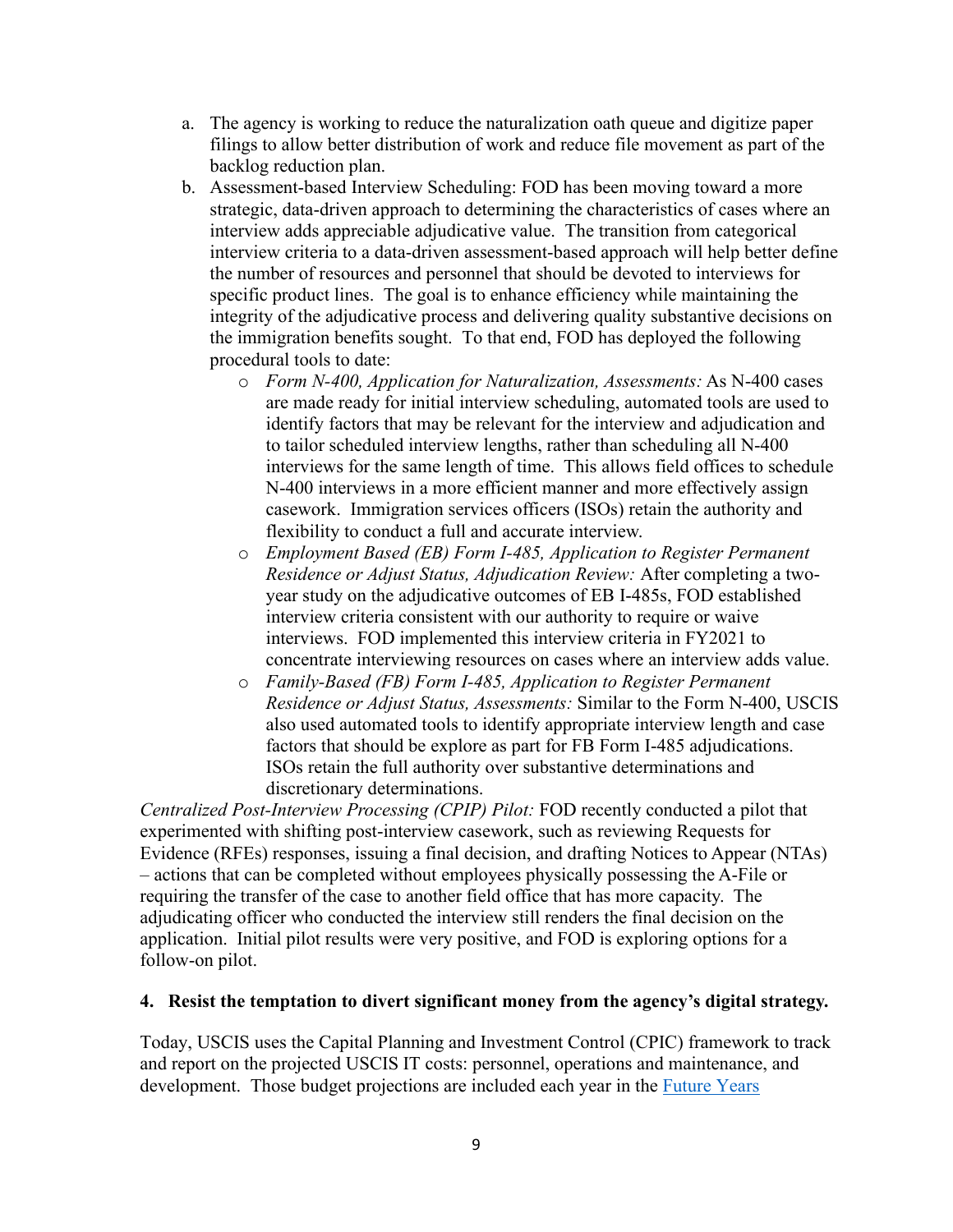[Homeland Security Program Fiscal Year 2020 Report to Congress](https://www.dhs.gov/sites/default/files/publications/ocfo_-_fy_2021-2025_fyhsp_-_executive_summary.pdf) that projects the Department's budget five years into the future.

Operating within the existing CPIC framework supports the USCIS OIT development approach to leverage existing domains and services. In addition, it promotes the delivery of Minimum Viable Product solutions that provide a framework upon which future improvements can be added. Over the next five years, USCIS plans to expand domain capabilities and end-to-end electronic processing across all remaining lines of business for applications, petitions, and requests for benefits.

There are many factors that may affect these costs, which will be reviewed and possibly adjusted during our annual planning efforts. Any additional development requirements can be procured using surge capacity on current contracts. USCIS plans to use CPIC guidelines, and the procurement strategies adopted under CPIC if additional procurements, beyond the surge capabilities in current contracts, are needed in the future to implement the five-year strategy in section 4103 of the USCIS Stabilization Act , a provision of the [Continuing](https://www.govinfo.gov/app/details/PLAW-116publ159/summary)  [Appropriations Act, 2021 and Other Extensions Act \(Pub. L. 116-159\).](https://www.govinfo.gov/app/details/PLAW-116publ159/summary)

This digital strategy is one the agency has prioritized in terms of allocating funding, and the agency will look to continue to fund this strategy through premium processing revenue.

#### **5. USCIS should engage in a comprehensive education campaign on its e-tools.**

The External Affairs Directorate (EXA) created a dedicated public outreach team to educate internal and external stakeholders on the processes and benefits of USCIS online tools and services, including online filing. On March 31, we partnered with CISOMB to host a public engagement on USCIS' online filing and customer service tools. USCIS also delivered two successful engagements on online filing of the Form I-765, Application for Employment Authorization, including one joint presentation with CISOMB on May 5. USCIS also has conducted engagements for the new online filing of the Form I-821, Application for Temporary Protected Status (TPS). We will continue to conduct joint engagements with CISOMB to reach stakeholders whenever we release any new functionality. We welcome the Ombudsman's commitment to serve as our ambassador for online filing and digital tools. We will continue to look for opportunities to promote our various self-service tools.

#### **6. A robust public engagement effort to anticipate and manage expectations, including the sharing of setbacks, as well as gains is critical.**

USCIS continues to engage with stakeholders on processing times, adjudicative flexibilities, and other impacts from the COVID-19 pandemic via stakeholder messages, national engagements, posting of information to uscis.gov, and local outreach events. In March, we began an agency-wide 60-day review of public engagement to reinvigorate our outreach efforts. The review identified key priorities and ways to increase engagement opportunities. We began implementing many of the recommendations, and we hosted engagements and listening sessions for stakeholders over the past several months. In 2021, we held 46 national engagements with nearly 9,000 participants in these virtual events. Locally, we held more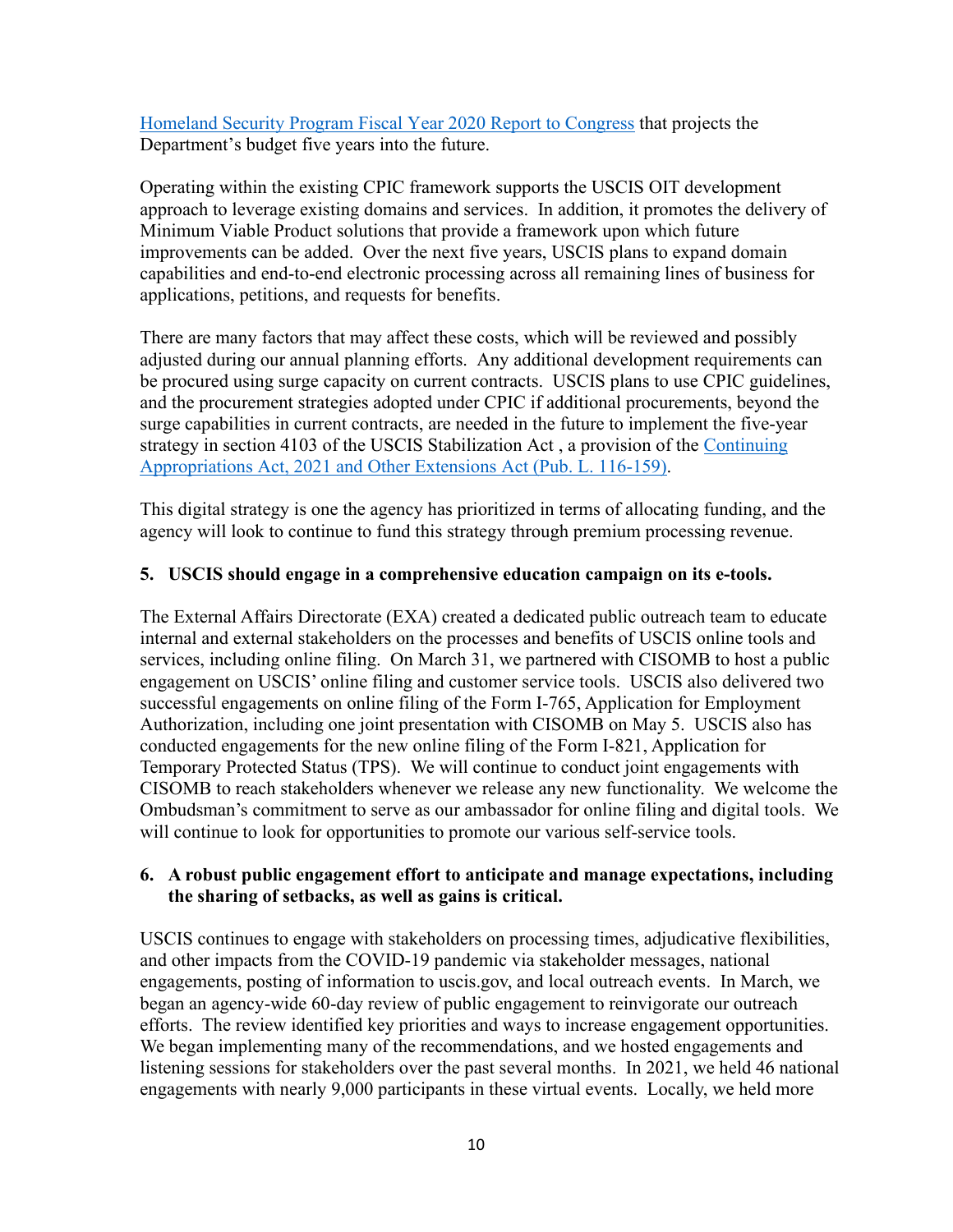than 2,000 engagements with approximately 67,000 participants. We covered more than 20 discrete topics, including citizenship/naturalization, online filing, TPS, public charge, avoiding immigration scams, Liberian Refugee Immigration Fairness, family-based petitions, business immigration, and COVID visitor procedures for local offices.

### **IV. Notice to Appear (NTA) Issuance: Problems Persist**

The report focuses on the lasting impact the 2018 NTA Memorandum has had on the efficiency of USCIS' ability to properly issue NTAs to noncitizens. The CISOMB acknowledges that many of the problems existed before the 2018 NTA Memorandum but feels they got much worse after it was issued. The CISOMB believes administrative efficiency would be achieved if DHS and Department of Justice (DOJ) consider regulatory changes that would allow immigration judges to adjudicate immediate relative petitions.

The 2018 NTA Memorandum, which was issued on June 28, 2018, was rescinded pursuant to then Acting Secretary of Homeland Security David Pekoske's Memorandum on interim enforcement priorities issued in January 2021. With respect to CISOMB's recommendation that Executive Office for Immigration Review's (EOIR) immigration judges adjudicate immediate relative petitions, there are two possible approaches, neither of which can be solely accomplished by USCIS. USCIS notes that this suggestion requires a statutory change because the [Homeland](https://www.dhs.gov/sites/default/files/publications/hr_5005_enr.pdf)  [Security Act](https://www.dhs.gov/sites/default/files/publications/hr_5005_enr.pdf) delegates the authority to adjudicate immigrant visa petitions to DHS, not DOJ. Thus, the proposed regulatory change would not be sufficient. The alternative to a statutory change would require a delegation of authority by the Secretary of Homeland Security to DOJ with the concurrence of the Attorney General, under 8 U.S.C. 1103.

CISOMB's recommendations regarding NTA policy, along with USCIS' responses to them, are provided below:

#### **1. USCIS should improve coordination and reconsider its role in the service of NTAs.**

While USCIS will strive to coordinate and better define our role in serving NTAs, we would like to correct an inaccuracy about NTAs contained in the CISOMB's report. The report suggested that USCIS pivoted to directly filing NTAs with EOIR due to the 2018 NTA policy. While implementation of the 2018 NTA Memorandum occurred around the same time USCIS decided to directly file NTAs with EOIR, that decision was to address a separate concern unrelated to the 2018 NTA Memorandum. Historically, when USCIS relied on U.S. Immigration and Customs Enforcement (ICE) to file NTAs with EOIR, we experienced a growing trend where ICE did not timely file with the court legally sufficient NTAs produced by USCIS. This situation led to NTAs being served on noncitizens who thought they were in removal proceedings when, in fact, they were not. This situation was complicated further because, following the U.S. Supreme Court's decision in *Pereira v. Sessions*, 136 S. Ct. 2105 (2018), EOIR required a time and date to be placed on the NTA and the NTA be filed with EOIR 30 days in advance of the hearing. The EOIR case scheduling system assigns the next available date and does not allow users to pick a date or time. This often resulted in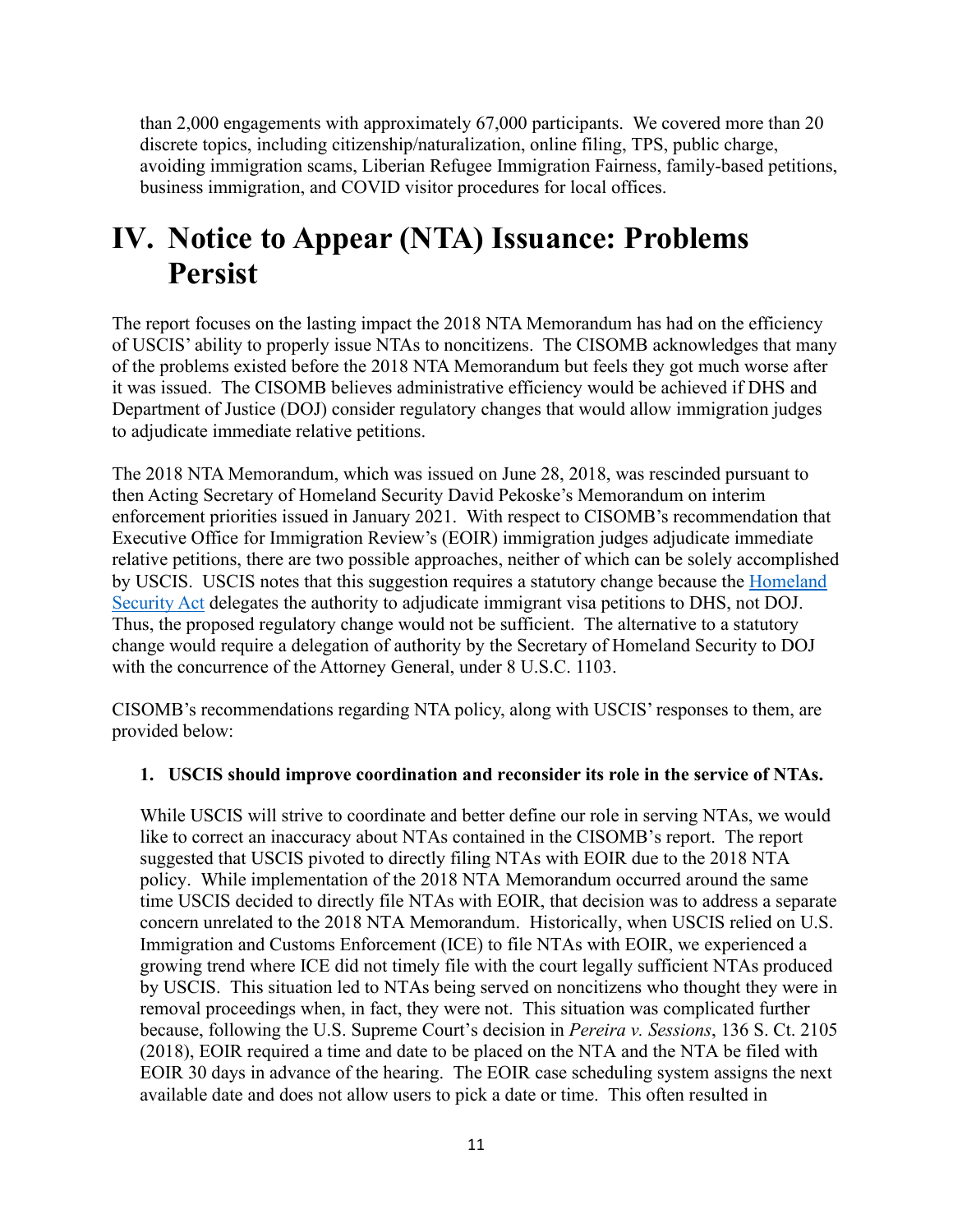scheduling of initial hearing dates close to the 30-day filing window and required immediate filing of the NTA with EOIR. If USCIS were to rely on ICE to file these NTAs on our behalf, it would result in noncitizens appearing for a hearing before the immigration judge and EOIR received the NTA. The decision to directly file NTAs with EOIR was not due to the 2018 NTA policy and continues even after the 2018 NTA policy was rescinded.

USCIS will continue leveraging contacts at EOIR and ICE to coordinate and better define our role in serving NTAs in accordance with the DHS Guidelines for the Enforcement of Civil Immigration Law memorandum that was issued on September 30, 2021, and became effective on November 29, 2021.

#### **2. Develop guidance for all directorates to define when in-person service is not practicable.**

RAIO will continue to provide in-person issuance and mail-out services of NTAs according to previously established standardized procedures.

Both FOD and SCOPS have guidance in place that defines the steps an officer must take to serve an NTA on a noncitizen. This includes a focus on serving NTAs via mail as it is not routinely feasible for FOD or SCOPS to serve an NTA on a noncitizen via in-person methods.

USCIS acknowledges CISOMB's recommendation to serve NTAs in person where practical; however, there are several reasons why this may not be feasible across all directorates. INA section  $239(a)(1)$ , 8 U.S.C.  $1229(a)(1)$ , provides that service of an NTA on a noncitizen can be done in person or, if personal service is not practicable, through mail to the noncitizen or to the noncitizen's counsel of record. With exception to NTAs issued by USCIS' Asylum Division, USCIS generally does not issue an NTA unless a status-impacting application is denied and all motion or appeal periods are expired, or after a motion or appeal is unfavorably adjudicated. This is to limit NTA issuance only to those who no longer have a viable means before USCIS to remedy their status. In-person service of an NTA is not practical in this situation as oftentimes these NTAs are issued more than 45 days after denial. This timeframe accounts for the appeal period as well as additional time should there be unanticipated delays in mail processing. Additionally, due to the operational need to balance resources, NTA issuance may be significantly delayed beyond this as officers are required to interview and adjudicate pending benefit requests. Because a final decision has already been rendered on these benefit requests, noncitizens are unlikely to appear at a field office solely for NTA service.

#### **3. Serve NTAs by certified mail.**

Most NTAs issued by FOD are served by regular mail in accordance with 8 C.F.R. § 1003.13, which states NTAs shall be served "to the alien in person, or if personal service is not practicable, shall be served by regular mail to the alien or the alien's attorney of record (emphasis added). USCIS will continue to assess the efficacy of using certified mail for NTAs, particularly in consideration of potential fiscal impact on increasing fees on benefit requestors.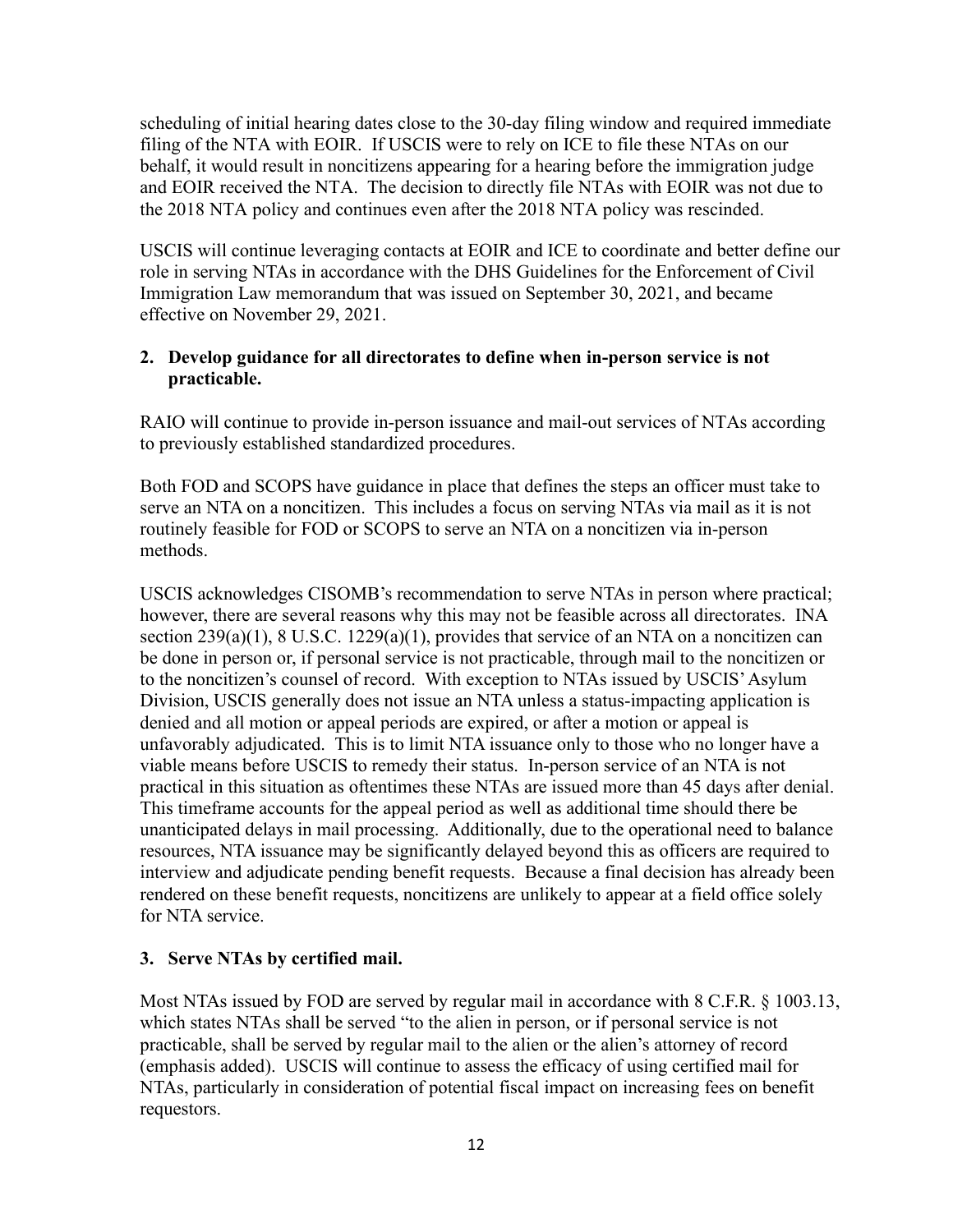#### **4. Update the appropriate case management system to reflect that an NTA has been issued and, if applicable, when returned as undeliverable.**

FOD and SCOPS officers are currently instructed to update case management systems to reflect when an NTA has been issued and, if applicable, when returned as undeliverable. USCIS will consider the feasibility of making system enhancements to display this information to noncitizens via online portals that enable them to view updates to their case status.

#### **5. USCIS needs to recommit to creating a fair and just process.**

USCIS will reaffirm its commitment to creating a fair and just process in alignment with the current Administration's Executive Orders and enforcement priorities.

#### **6. USCIS needs to review additional ways to increase administrative efficiency.**

USCIS will continue to review additional ways to increase administrative efficiency.

### **V. The Wedding Bell Blues: Processing of Removal of Conditions for Conditional Permanent Residents Based on Marriage**

The CISOMB questions whether the intent of the Immigration and Marriage Fraud Amendments of 1986 (IMFA) is being realized with USCIS' lack of efficient processing of Form I-751, Petition to Remove Conditions on Residence. The report pointed to data suggesting fraud is not being captured at a rate that justifies the amount of time it takes to process Form I-751. While USCIS agrees there are improvements that can be made in selecting referral criteria to best identify marriages that may be fraudulent, USCIS disagrees with some of the conclusions drawn from the data discussed by the Ombudsman. For example, the Ombudsman suggests that if a Form I-751 petition was not specifically denied for fraud, then that reflects that the fraud "does not exist." However, Form I-751 petitions based on fraudulent marriages may be denied for a variety of reasons, including those cited as non-fraud-related, such as failure to appear for interview, failure to respond to a Request for Evidence or Notice of Intent to Deny, and for a lack of bona fides. The Ombudsman also pointed to data contained in an annual report to Congress to conclude that field office denials specifically for fraud were 3 percent in FY 2019 and 1 percent in FY 2020.<sup>[3](#page-12-0)</sup> However, the data referenced in the cited report reflect only the History Action Code (HAC) that was used in connection with the Form I-751 petition's denial. The HAC is not a reliable indicator of whether the underlying marriage is bona fide or fraudulent. Furthermore,

<span id="page-12-0"></span><sup>3</sup> Footnote 149 indicates these calculations were made based on information contained within "Annual Report on the Impact of the Homeland Security Act on Immigration Functions Transferred to the Department of Homeland Security," USCIS, p. 14 (Apr. 29, 2020); https://www.uscis.gov/sites/default/files/document/reports/Annual-Reporton-the-Impact-of-the-Homeland-Security-Act-on-Immigration-Functions-Transferred-to-the-DHS-FY19-Signed-Dated-4.29.20.pdf (accessed Apr. 12, 2021).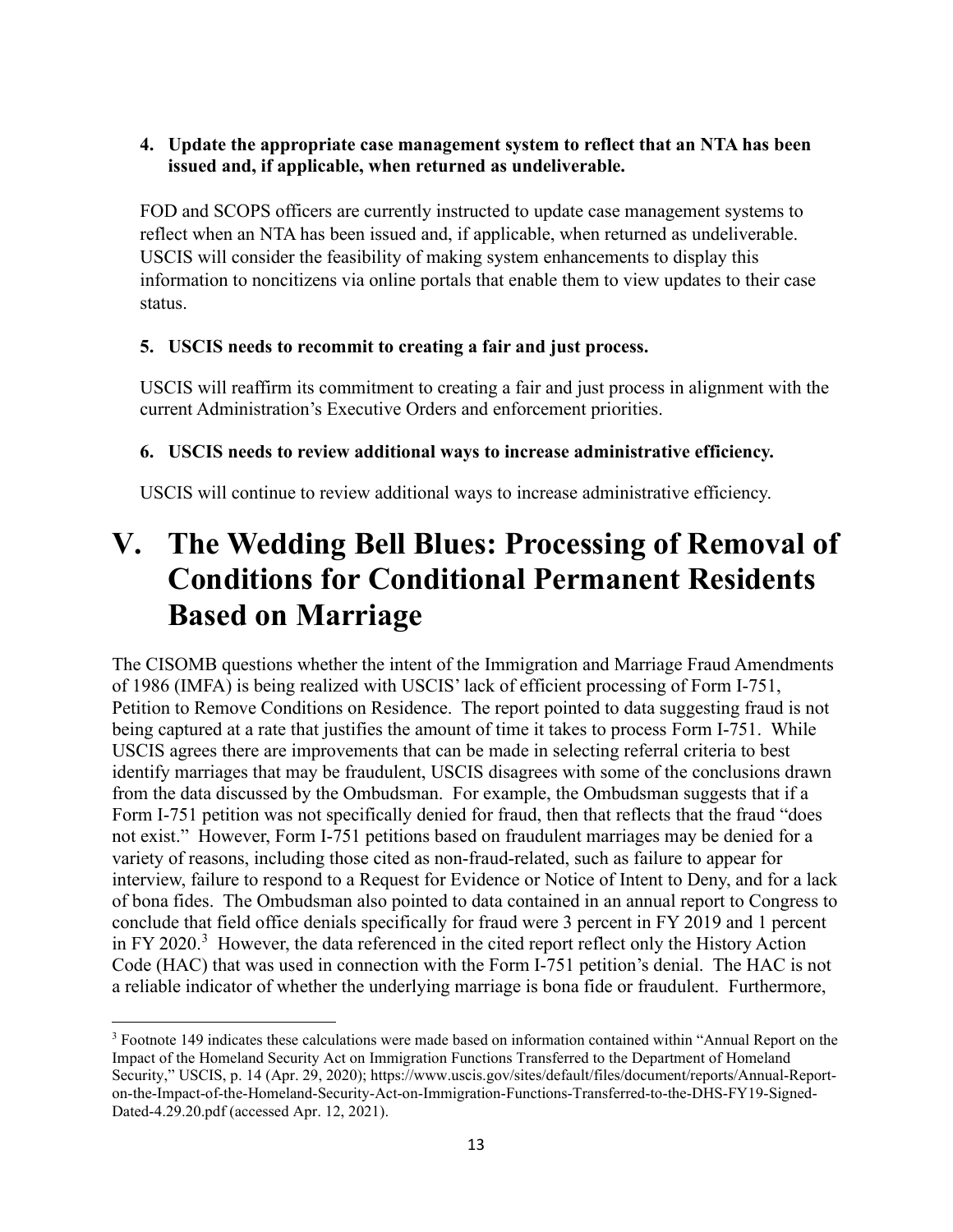adjudicators do not necessarily select the fraud-related HAC even when the denial concludes that the petitioner did not establish the marriage is bona fide (because, for example, the marriage is fraudulent).

The Ombudsman acknowledges USCIS has no control over the law as it is written but believes there are steps USCIS can take to make the process more efficient.

CISOMB's recommendations, along with USCIS' responses to them, are provided below:

#### **1. Lengthen the validity period for temporary evidence of Conditional Permanent Resident (CPR) status issued upon receipt of the Form I-751, to avoid the need for in-person field office visits to obtain continued conditional permanent resident status.**

On September 4, 2021, USCIS revised the receipt notices for Form I-751, Petition to Remove Conditions on Residence to increase the extension of the conditional permanent resident's Form I-551, Permanent Resident Card, from 18 months to 24 months. This project has been completed.

#### **2. Revise interview waiver criteria to make interviews more efficient.**

USCIS is currently reviewing ways to increase efficiency in Form I-751 processing and to incorporate practices in accordance with the *Fraud Reduction and Data Analytics Act of 2015*.

#### **3. Post processing times for individual field offices, not as an aggregate, to better inform petitioners on their real wait times.**

USCIS is aware of the processing delays associated with Form I-751 cases and is working toward solutions, including incorporating the Form I-751 into ELIS for more efficient processing. USCIS began initial testing in early-February 2022.

#### **4. Initiate further improvements to concurrent Form I-751/N-400 processing to increase efficiencies.**

USCIS began gathering business requirements to support technical development for electronic adjudication of Form I-751 in the spring of 2021. Initial testing began in early February 2022, with full deployment anticipated by the end of the calendar year 2022.

Currently, when an applicant files concurrently Form I-751 and Form N-400, Application for Naturalization, each form is often sent to different offices for processing. USCIS already conducts electronic adjudication of Form N-400, and once the testing for Form I-751 is complete, both forms will be on a single electronic adjudication system. Moving to a single, electronic environment will provide more efficient case transfer and adjudicative capabilities. In the meantime, SCOPS and FOD continue to work closely to coordinate processing to minimize delays for Form N-400 applicants with a Form I-751 pending.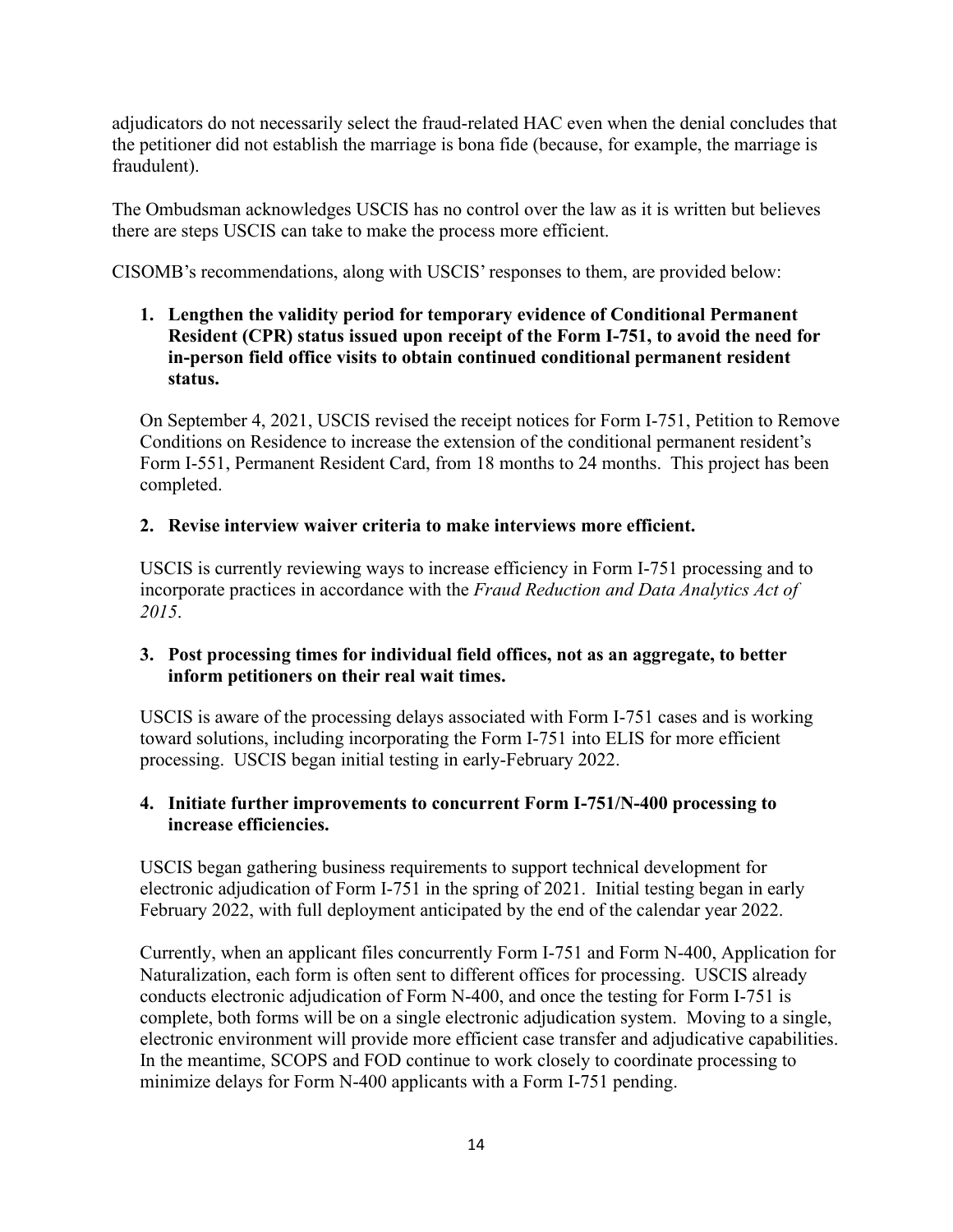### **VI. Accessing the Naturalization Starting Block: The Challenges of the Medical Disability Test Waiver Process**

Prior to addressing the content of this section, USCIS wants to address the title of the section. CISOMB addresses the Form N-648 as a test waiver, however Form N-648, if granted, provides an exception, not a waiver, to the English and civics testing requirements for naturalization.

CISOMB stated that due to the complexity of the Form N-648, Medical Certification for Disability Exceptions, and the associated costs, it is often difficult to locate an affordable medical professional willing to complete the form. CISOMB also noted insufficient training provided to both medical professionals and USCIS adjudicators typically results in incomplete information on the Form N-648 and disparate outcomes. Those seeking exceptions to the civics and English tests also face lengthier processing times, and 2018 policy revisions designed to combat fraud have created challenges for legitimate applicants.

CISOMB has asked USCIS to consider the following recommendations to improve Form N-648 processing:

#### **1. Better educate stakeholders on the availability of online filing of the Form N-400 with a disability waiver request to streamline submission and encourage online filers.**

USCIS will continue to evaluate the need to conduct outreach and educate the public about filing Form N-400 online via myUSCIS with the Form N-648 uploaded as evidence at the time of filing.

#### **2. Pre-adjudicate concurrently filed Forms N-648 at the National Benefits Center (NBC) to foster consistency and efficiency.**

This has been tried before and not found effective as additional information is often needed prior to and from information provided by the applicant during the interview.

#### **3. Increase USCIS adjudicators' training to improve consistency of adjudication.**

USCIS officers receive training on Form N-648 on policy updates when changes are made to the Form N-648 and field offices offer refresher training periodically. USCIS also continues to review and update N-648 training materials.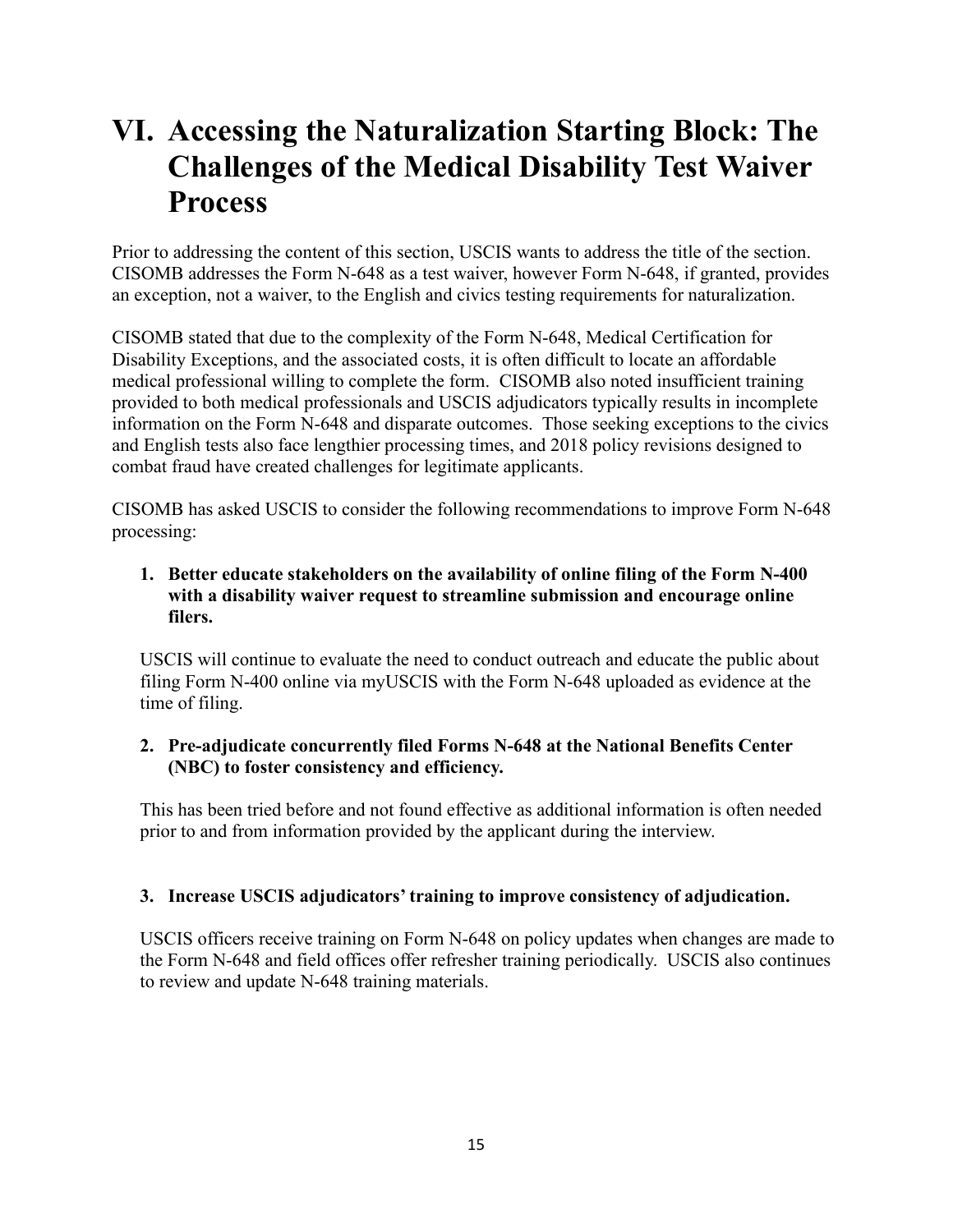#### **4. Expand the list of authorized medical professionals, such as by including nurse practitioners, to improve access to and raise the quality of information provided.**

USCIS appreciates the Ombudsman's recommendations and review of the Form N-648 disability exception process. USCIS will review the list of medical professionals who are authorized to certify the Form N-648 and consider whether expanding the list codified at 8 CFR 312.2 is warranted.

#### **5. Increase targeted public engagements with authorized medical professionals and legal and community-based organizations that facilitate completion of Form N-648 to ensure effective assistance.**

Under [Executive Order 14012,](https://www.whitehouse.gov/briefing-room/presidential-actions/2021/02/02/executive-order-restoring-faith-in-our-legal-immigration-systems-and-strengthening-integration-and-inclusion-efforts-for-new-americans/) *Restoring Faith in Our Legal Immigration Systems and Strengthening Integration and Inclusion Efforts for New Americans*, an Interagency Working Group on Promoting Naturalization (Naturalization Working Group), chaired by USCIS, was established in March. The Naturalization Working Group has been developing and implementing a national strategy building on community outreach and deepening partnerships to promote naturalization. USCIS is also looking at ways to promote naturalization through a robust public engagement strategy with federal, state, and local partners; community-based organizations; networks and businesses. USCIS will continue to evaluate the need to do outreach and educate stakeholders about filing Form N-400 online and uploading the Form N-648 as evidence at the time of filing. USCIS also will explore additional guidance or training for medical professionals on how to properly complete Form N-648, consistent with any forthcoming policy and/or form changes and in consideration of USCIS resources and competing priorities.

### **VII. An Update on the Continuing Complications of USCIS Digital Strategy**

Pursuant to a congressional mandate, USCIS has drafted a plan to establish electronic filing procedures for all immigration forms and to implement a system to facilitate two-way electronic communications with its customers by FY 2026. CISOMB recognizes USCIS' significant progress over the past year in support of its digital strategy and pursuit of a fully electronic environment, despite funding cuts, pandemic protocols, and other challenges in employing its existing digital tools. However, achieving these goals also requires confronting several ongoing obstacles.

The report listed the following as obstacles to achieving digital strategies:

- Lack of transparency.
- Prioritization of online filing types.
- Lack of engagement with form vendors and failure to create third party system integration to facilitate online filing by outside vendors using case management systems for filing.
- Competing demands for future premium processing fees.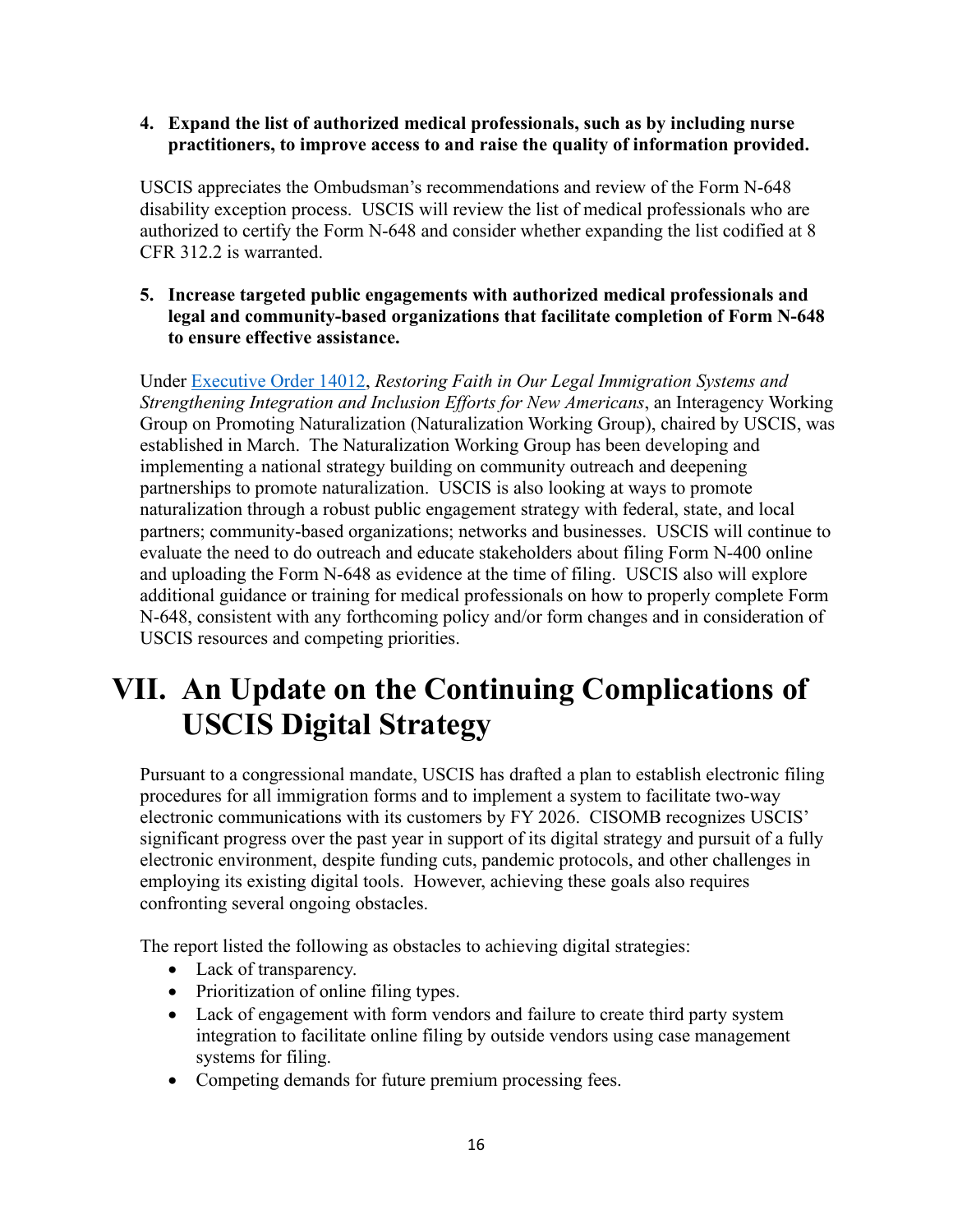• Centralized portal for G-28 representatives to filing electronically and receive client notifications

CISOMB recommendations, along with USCIS' responses to them, are provided below:

#### **1. Implement outreach and education to encourage customers to file online.**

USCIS agrees that outreach and education are important portions of the rollout for online filing. For this reason, EXA has crafted a robust outreach plan to encourage customers to file online. Activities include national engagements for each new form available for online filing, posting of presentations and Q&As from these engagements to uscis.gov, providing outreach materials to community relations officers to use in local outreach events, and providing internal training on online filing to all external communicators.

USCIS has developed a 5-year project schedule leading to a goal of complete electronic capability by FY 2026. It is important to note that despite USCIS' continued expansion of electronic filing capabilities, some customers are still choosing paper as their preferred method to submit applications, petitions, and requests for benefits. In FY 2020, USCIS lockboxes across the country received approximately 1.5 million paper filings for applications, petitions, and requests for benefits that can be filed online. Certain paper filings submitted at the lockbox are converted into an electronic format so that the data can be processed and adjudicated electronically. This process (also referred to as ingestion) helps support efficiency by ensuring paper filings that are digitized will be processed in the same manner as forms that are filed directly into the online environment. USCIS anticipates paper filing will continue at significant levels absent incentives to adopt online filing. USCIS will continue to support intake of paper filings and work to improve the customer experience for those that choose paper.

#### **2. Establish relationships with third-party case management and forms vendors.**

USCIS wants to promote and enable the development of solutions related to electronic filing and processes to support electronic capabilities. Leveraging industry solutions and efficiencies for a third-party/NextGen intake system can support the needs of the Agency and its customers.

OIT is looking at ways to expose Application Programming Interfaces (APIs) for USCIS systems to provide digital API products that are easily consumable by third party vendors. This methodology would offer self-service functionality similar to that used by other Federal agencies like the United States Postal Service. Efforts continue in the development of the API platform and software to accept, validate, and properly receipt submissions; communicate and coordinate form changes with vendors; respond to vendor issues in a timely fashion; set up a help line to deal with rejected submissions; and better gauge resource requirements, such as establishing a technical team to be on-call for continuous operations and support. OIT will continue to engage with industry and government agency partners, as appropriate, to further develop, test and deploy Third Party Integration API technology.

#### **3. Prioritize the development of high impact/volume immigration benefit filings.**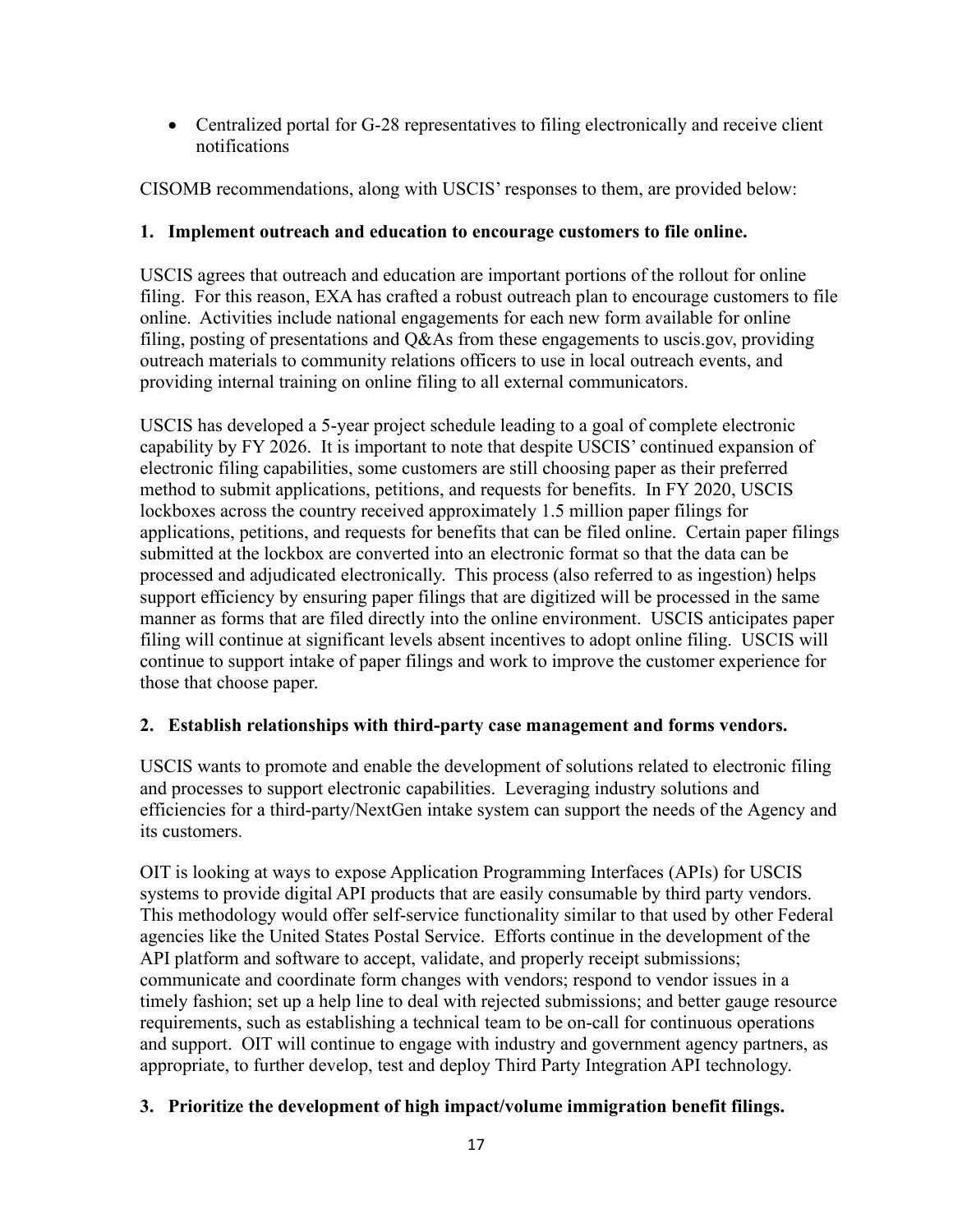USCIS has formed the Information Technology Steering Committee, a high-level group responsible for prioritizing IT development, including the development of forms for online filing. In addition to prioritizing forms, we are also focusing on building and enhancing the online account experience for applicants, petitioners, representatives and registrants. We continue to assess other account types that might be beneficial to our users.

#### **4. Recommit to helping non-English proficient customers.**

USCIS is committed to serving stakeholders with limited English proficiency and those with disabilities through our website, online resources, and self-help tools. We ensure that people with limited English proficiency and those with disabilities can use our online resources. USCIS has a Language Access Working Group with members from across USCIS who review and analyze best practices and strategize on how to improve language service for our stakeholders.

#### **5. Consider interim measures.**

#### **a. Increase use of electronic communications (email with attachments if possible) between officers and benefit filers, including their legal representatives.**

USCIS appreciates these recommendations. A requirement of Section 4103 of the Emergency Stopgap USCIS Stabilization Act is: "(3) Issue correspondence, including decisions, requests for evidence, and notices of intent to deny, to immigration benefit requestors electronically." USCIS has recently finalized its strategy to fully implement the requirements. Expanding the ability to communicate electronically with our customers is integral to achieving efficiencies in overall processing.

#### **b. Establish a central portal for Form G-28, Notice of Entry of Appearance as Attorney or Accredited Representative, that allows legal representatives to submit such notices electronically. USCIS can match these filings with the corresponding A-file.**

We appreciate this recommendation. Attorneys are currently able to create a representative account through the myUSCIS portal to file certain online forms for their clients. We will continue to maintain this online, account-based filing capability for attorneys and accredited representatives as we expand electronic adjudication and explore new methods for filing submissions.

#### **c. Expand access to filing fee payments by credit card to all forms submitted online or through USCIS' lockboxes. USCIS should use its agile development approach to adopt an enterprise-level payment system to allow those who directly file their applications with a USCIS field office or service center to pay by credit card.**

All USCIS lockbox and field office filing locations are capable of accepting payments by credit card through the U.S. Treasury Department's Pay.gov service. In the late spring of 2021, USCIS launched a pilot at the Nebraska Service Center offering credit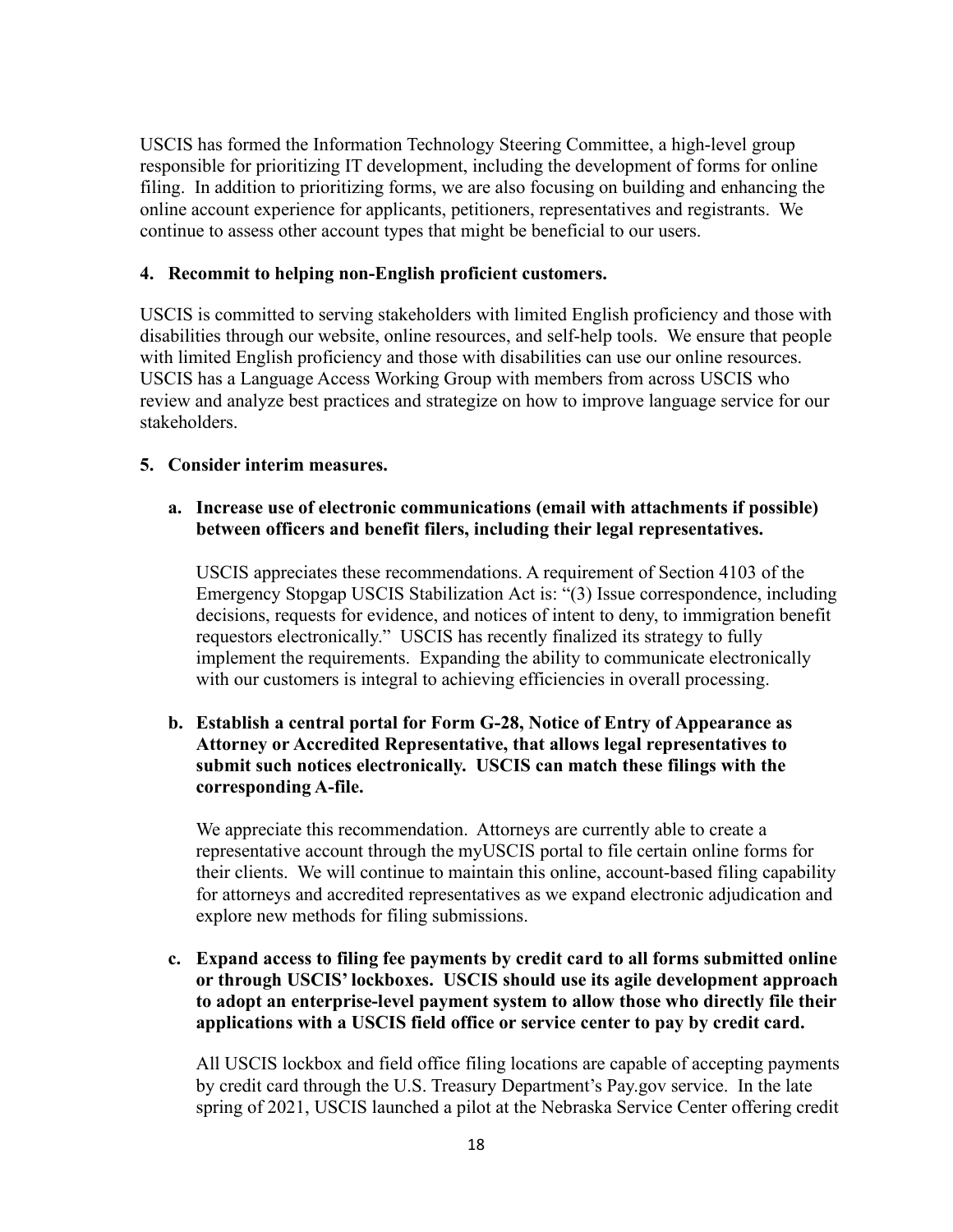card payment using Form G-1450, Authorization for Credit Card Transactions, for U nonimmigrants filing Form I-485. In July, that pilot expanded to include Form I-907, Request for Premium Processing, for Form I-140, Immigrant Petition for Alien Workers. During the pilot, Service Center staff are working closely with the Office of the Chief Financial Officer to ensure that proper standard operating procedures and financial controls are in place and working as designed. The Texas and Vermont Service Centers began accepting credit card payments in September for the Form I-140/I-907 workload.

### **VIII.Grading DHS's Support of International Student Programs**

The report highlights the challenges to the effective administration of international student programs. The CISOMB states that while USCIS and ICE each have a specific oversight role with respect to students in the immigration system, the inadequate lines of communication and data exchange between these two agencies, and with Designated School Officials (DSOs), is problematic. The COVID-19 pandemic exacerbated long-standing challenges, including inconsistent guidance from ICE, lengthy USCIS processing times, and the inability to receive timely information from both agencies. Foreign students also experienced substantial delays in obtaining Optional Practical Training (OPT) application receipts from USCIS, which prompted the agency to expand its online filing capabilities. CISOMB provided suggested improvements needed to increase compliance and make government interactions more user-friendly.

Through extensive stakeholder outreach, the Ombudsman identified the following improvements needed to increase compliance and make government interactions more user-friendly:

#### **1. Foster collaboration through an effective DHS working group involving headquarters and field participants.**

Currently USCIS and ICE's Student and Exchange Visitor Program (SEVP) have a monthly meeting where we share information, collaborate on public messaging, share best practices, and discuss system integrations.

#### **2. Enhance training for DSOs to improve understanding of advanced issues and fraud.**

Although USCIS is not officially tasked with training or monitoring DSOs, USCIS has assisted ICE in reviewing materials and participating in DSO sessions in the past. Should ICE SEVP ask for similar assistance, USCIS would provide assistance with training DSOs.

#### **3. Eliminate communication barriers between DSOs and USCIS.**

The general process for DSO communication with DHS is that DSOs first communicate with ICE and then ICE communicates with USCIS. USCIS has regular, informal communications with ICE SEVP. In addition, USCIS has a dedicated mailbox for DSOs to inquire about I-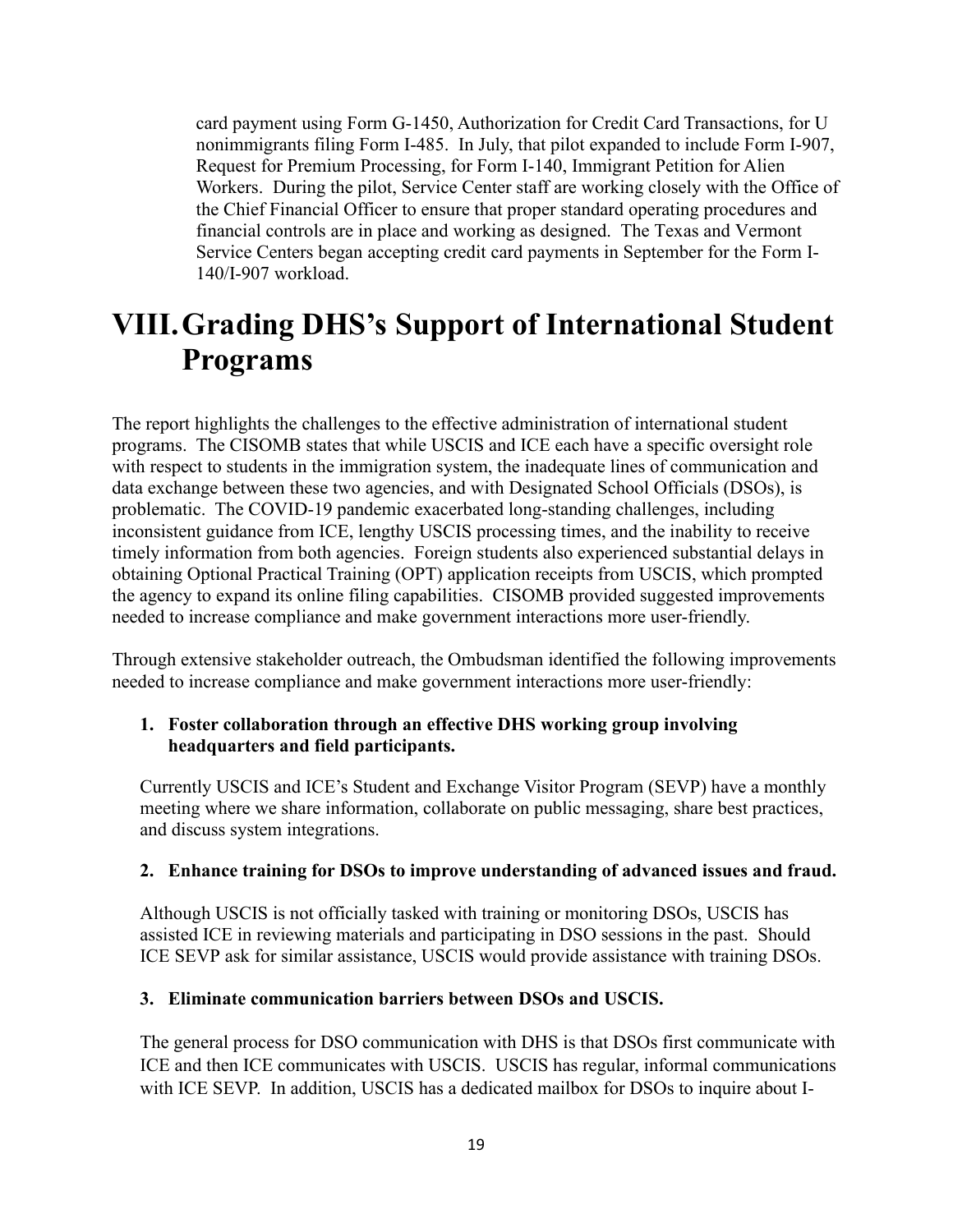765 employment authorization applications or submit certain requests on behalf of their students. As such inquiries are time-sensitive, the mailbox provides DSOs with an expeditious way to inquire about their students' I-765 applications.

### **IX. Updates to the Ombudsman's 2020 Recommendations**

In this section, CISOMB provided updated responses to the recommendations they provided in the 2020 Annual Report.

CISOMB indicated that its "analysis supports that USCIS could have more authority over confirming the eligibility and legitimacy of the employer, the training opportunity, and the student, and be able to verify the existing requirements and the training program, the identity of the employer, and the good standing and completion of the course of study." USCIS notes that for the other updated recommendations, USCIS acknowledges receipt of these recommendations, and we will continue to review our processes and make improvements to better serve constituents.

## **X. Conclusion**

USCIS appreciates the CIS Ombudsman's efforts in preparing its 2021 Annual Report. We are grateful for the opportunity to review the areas where the agency is meeting or exceeding its intended goals and the areas where we can improve our operations. The USCIS workforce is committed to lawfully and efficiently adjudicating the benefit applications received as well as continuing to provide exceptional service to all our applicants, their representatives, and internal and external stakeholders.

As this response notes, USCIS agrees with many of the concerns and recommendations found in the Annual Report and is in the process of implementing many of them.

| API           | <b>Application Programming Interface</b>                     |
|---------------|--------------------------------------------------------------|
| <b>ASC</b>    | <b>Application Support Center</b>                            |
| <b>CISOMB</b> | Office of the Citizenship and Immigration Services Ombudsman |
| <b>CPIC</b>   | Capital Planning Investment Control                          |
| <b>CPIP</b>   | <b>Centralized Post Interview Pilot</b>                      |
| <b>CPR</b>    | <b>Conditional Permanent Resident</b>                        |
| <b>DHS</b>    | Department of Homeland Security                              |
| <b>DOJ</b>    | Department of Justice                                        |
| EAD           | <b>Employment Authorization Document</b>                     |
| <b>ELIS</b>   | <b>Electronic Immigration System</b>                         |

### **Appendix A: Acronyms and Abbreviations**